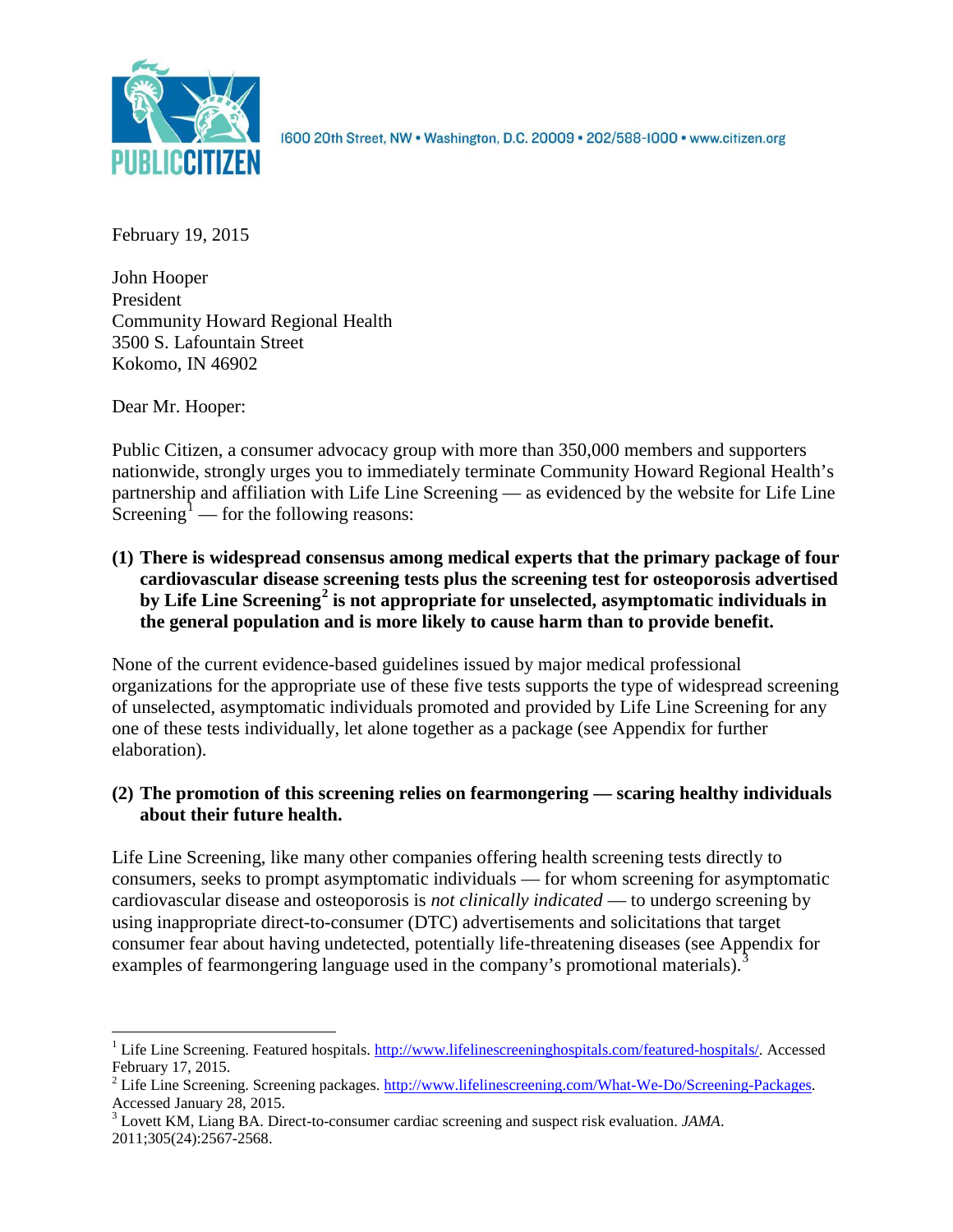## **(3) For many people, false-positive test results from this screening can lead to unfounded anxiety and additional unnecessary, risky, and costly diagnostic procedures and treatment interventions.**[4](#page-1-0),[5](#page-1-1)

Because this screening is performed broadly on *unselected, predominantly asymptomatic populations* (i.e., those not at significant risk), many people will have false**-**positive test results. False-positive results can cause unfounded anxiety and lead to additional diagnostic procedures and treatments, exposing screened individuals to additional risk of physical harm without providing offsetting benefits.

In addition to physical and psychological harms, false-positive results from medically inappropriate screening tests also cause financial harms to the people screened and to others. Unnecessary costs are borne *directly* by the screened patients/consumers for the initial screening and for some of the unnecessary follow-up testing and treatment interventions. Additionally, *indirect* cost to the broader insured population results from insurance companies passing on the costs of superfluous follow-up testing and treatment via increased premiums.

## **(4) Screening unselected, asymptomatic people will lead to** *overdiagnosis***, which occurs when individuals are diagnosed with conditions that will never cause symptoms or death.**

Some individuals undergoing inappropriate screening will have certain true-positive abnormal results, leading to the diagnosis of conditions that will never cause symptoms or death, a problem known as overdiagnosis.<sup>[6](#page-1-2)</sup> As with false-positive test results, overdiagnosis leads to unnecessary anxiety and unnecessary medical interventions. For example, imaging tests, such as the ultrasound cardiovascular disease screening tests offered by Life Line Screening, can detect abnormalities that for many people are minor and not destined to ever progress enough to cause symptoms or death; these people cannot benefit from treatment. In fact, they can only be harmed. When healthy people are systematically encouraged to get screened, overdiagnosis and the problems caused by it are made worse.<sup>[7](#page-1-3)</sup>

# **(5) The promotion and provision of this screening is** *unethical***.**

First, it is exploitative for Life Line Screening to profit from the promotion of medically nonbeneficial testing through the use of misleading advertisements and solicitations that play on people's fear. Second, this screening violates the ethical principles of beneficence (the duty to promote good and act in the best interest of the patient and the health of society) and nonmaleficence (the duty to do no harm to patients).  $8.9$  $8.9$  $8.9$  Finally, direct-to-consumer promotional

<span id="page-1-4"></span>2012;157(10):747-748.

<span id="page-1-5"></span><span id="page-1-0"></span><sup>4</sup> Lovett KM, Liang BA. Direct-to-consumer cardiac screening and suspect risk evaluation. *JAMA*.

<span id="page-1-1"></span><sup>2011;305(24):2567-2568.</sup> <sup>5</sup> Perry S. Buyer beware on 'direct-to-consumer' health screenings. March 21, 2012. *MinnPost.*  [http://www.minnpost.com/second-opinion/2012/03/buyer-beware-direct-consumer-health-screenings.](http://www.minnpost.com/second-opinion/2012/03/buyer-beware-direct-consumer-health-screenings) Accessed January 14, 2015.

<span id="page-1-2"></span><sup>6</sup> Welch HG, Schwartz LM, Woloshin S. *Overdiagnosed: Making People Sick in the Pursuit of Health*. 1st ed. Boston, MA: Beacon Press; 2011: at *xiv*.<br><sup>7</sup> *Ibid*. Page 44.<br><sup>8</sup> Wallace EA, Schumann JH, Weinberger SE. Ethics of commercial screening tests. *Ann Intern Med*.

<span id="page-1-3"></span>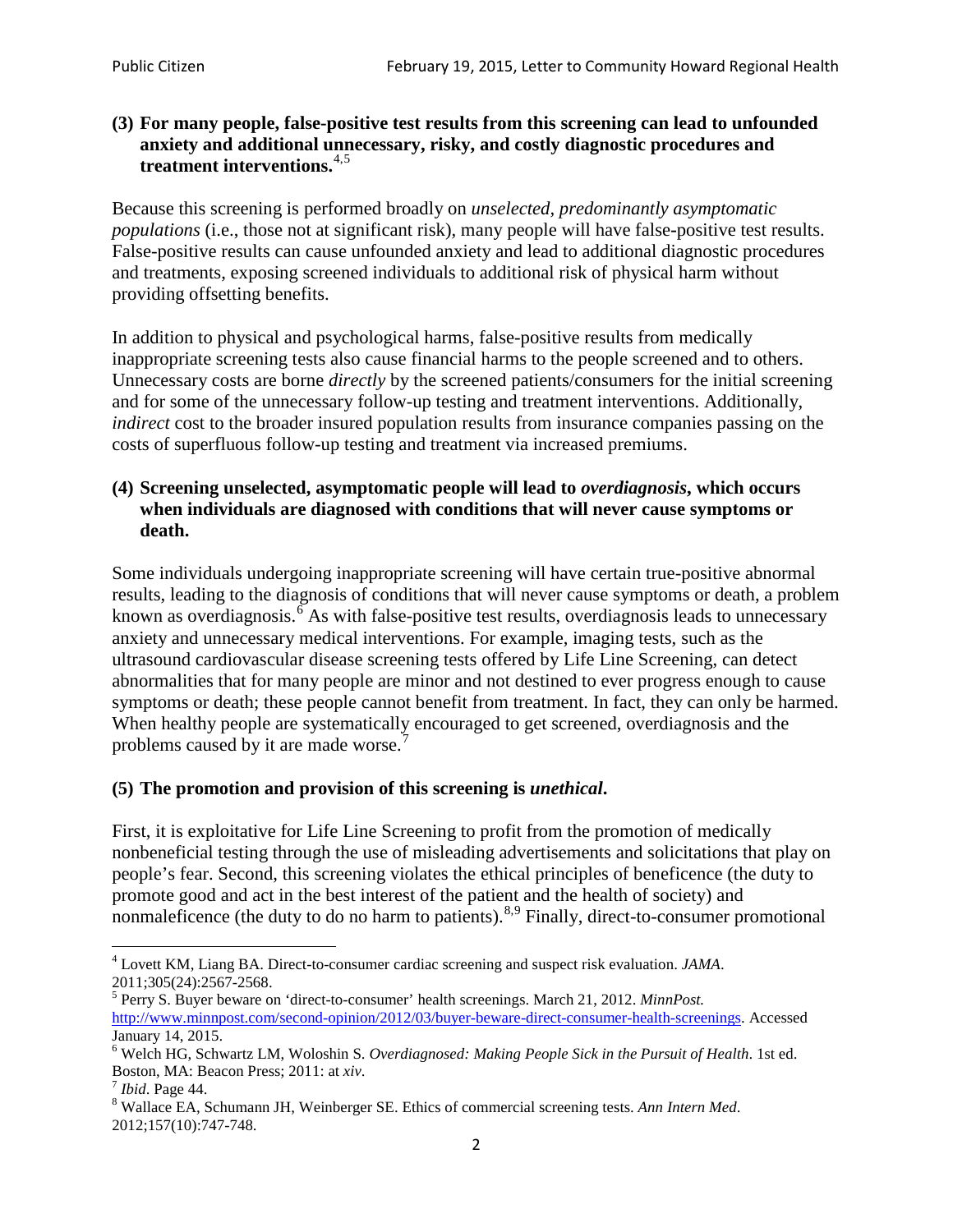materials for screening tests that fail to disclose published guidelines on recommended indications for these tests, as well as the risks of harm, violate the ethical principle of respect for persons and patient autonomy (the duty to protect and foster a patient's free, uncoerced choices). $\frac{10,11}{10,11}$  $\frac{10,11}{10,11}$  $\frac{10,11}{10,11}$  $\frac{10,11}{10,11}$ 

For these reasons, your institution's partnership with Life Line Screening does a great disservice to the community that you serve and adversely impacts public health more broadly. It is therefore imperative that your institution sever its relationship with Life Line Screening and refrain from endorsing the company's heavily promoted, nonselective, community**-**wide cardiovascular disease and osteoporosis screening programs.

Of note, many institutions like yours responded positively to similar requests from Public Citizen. In particular, on June 19, 2014, we wrote letters to 20 hospitals and medical institutions that had partnered with HealthFair, another company that inappropriately promotes similar direct-to-consumer cardiovascular disease screening tests, urging them to immediately sever their relationship with the company. [12](#page-2-2) Fifteen of the 20 institutions have informed either us or representatives of the news media that they have terminated or will be terminating their relationships with HealthFair. Public Citizen applauded these actions.

On August 11, 2014, the *Journal of the American Medical Association* published a Viewpoint article critical of hospital relationships with DTC disease screening companies.<sup>13</sup> The article co-authored by Erik Wallace, M.D., Associate Dean for the Colorado Springs Branch of the University of Colorado School of Medicine; John Schumann, M.D., Interim President, University of Oklahoma-Tulsa; and Steven Weinberger, M.D., Executive Vice President and Chief Executive Officer of the American College of Physicians, the pre**-**eminent national organization of internists — concluded as follows:

If the primary goal of hospitals and DTC screening companies is to improve the health of the populations they serve, then both entities should provide clear and convincing evidence of net benefit with the tests and treatments they offer. Given the controversy over the values and ethics of DTC screening companies and the services they offer, hospitals should clearly and publicly explain their relationships with DTC screening companies, given the lack of evidence to support mass vascular screenings. Hospitals also should justify such relationships transparently or, as Public Citizen suggests, sever such relationships.

Finally, we would also like to call to your attention the fact that on January 22, 2015, Public Citizen requested that the Federal Trade Commission investigate the advertising and promotional

<sup>&</sup>lt;sup>9</sup> Snyder L, American College of Physicians Ethics, Professionalism, and Human Rights Committee. American College of Physicians ethics manual. Sixth edition. Ann Intern Med. 2012;156(1):73-104.

<span id="page-2-0"></span><sup>&</sup>lt;sup>10</sup> Wallace EA, Schumann JH, Weinberger SE. Ethics of commercial screening tests. *Ann Intern Med*. 2012;157(10):747-748.

<span id="page-2-1"></span> $11$  Snyder L, American College of Physicians Ethics, Professionalism, and Human Rights Committee. American College of Physicians ethics manual: Sixth edition. *Ann Intern Med*. 2012;156(1):73-104.<br><sup>12</sup> Public Citizen. Letters to twenty hospitals and medical institutions asking them to end their partnerships with

<span id="page-2-2"></span>HealthFair. [http://www.citizen.org/hrg2206.](http://www.citizen.org/hrg2206) Accessed October 2, 2014.

<span id="page-2-3"></span><sup>13</sup> Wallace EA, Schumann JH, Weinberger SE. Hospital relationships with direct-to-consumer screening companies. *JAMA*. 2014;312(9):891-892. Published online August 11, 2014. doi:10.1001/jama.2014.9500.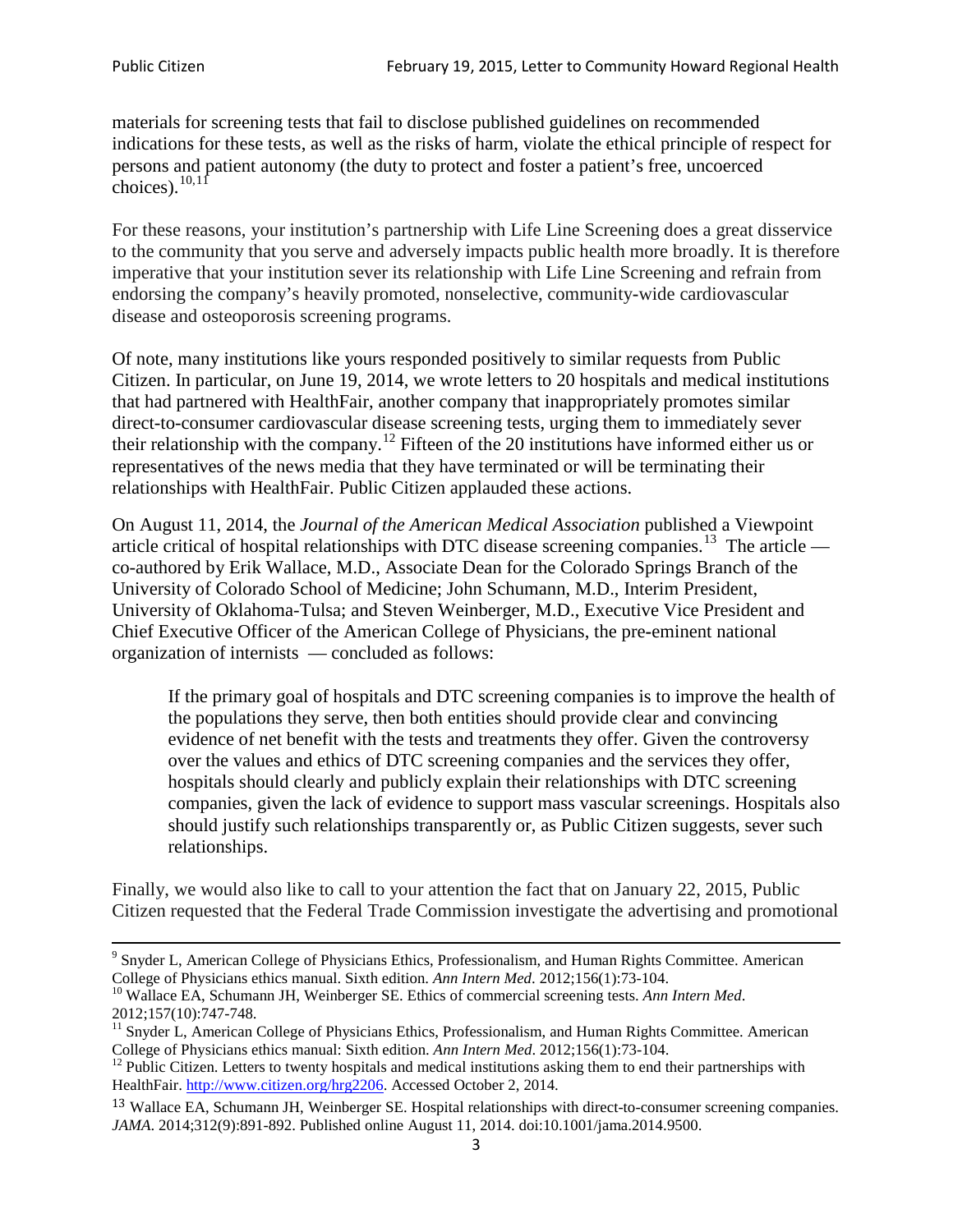activities of Life Line Screening. There is evidence that the company's advertising and promotional materials contain numerous statements that may be deceptive within the meaning of the Federal Trade Commission Act. These materials make unsubstantiated medical-benefit efficacy claims about Life Line Screening's primary cardiovascular disease and osteoporosis screening package, and they omit information material to consumers regarding the risks of adverse health-related outcomes and financial harms that may result from the screening.

Thank you for your prompt attention to this important patient safety and public health issue. Please contact us when you end your relationship with Life Line Screening.

Sincerely,

Vikram Krishnasamy, M.D., M.P.H. Researcher Public Citizen's Health Research Group

Michael Carome, M.D. **Director** Public Citizen's Health Research Group

Sidney M. Wolfe, M.D. Founder and Senior Adviser Public Citizen's Health Research Group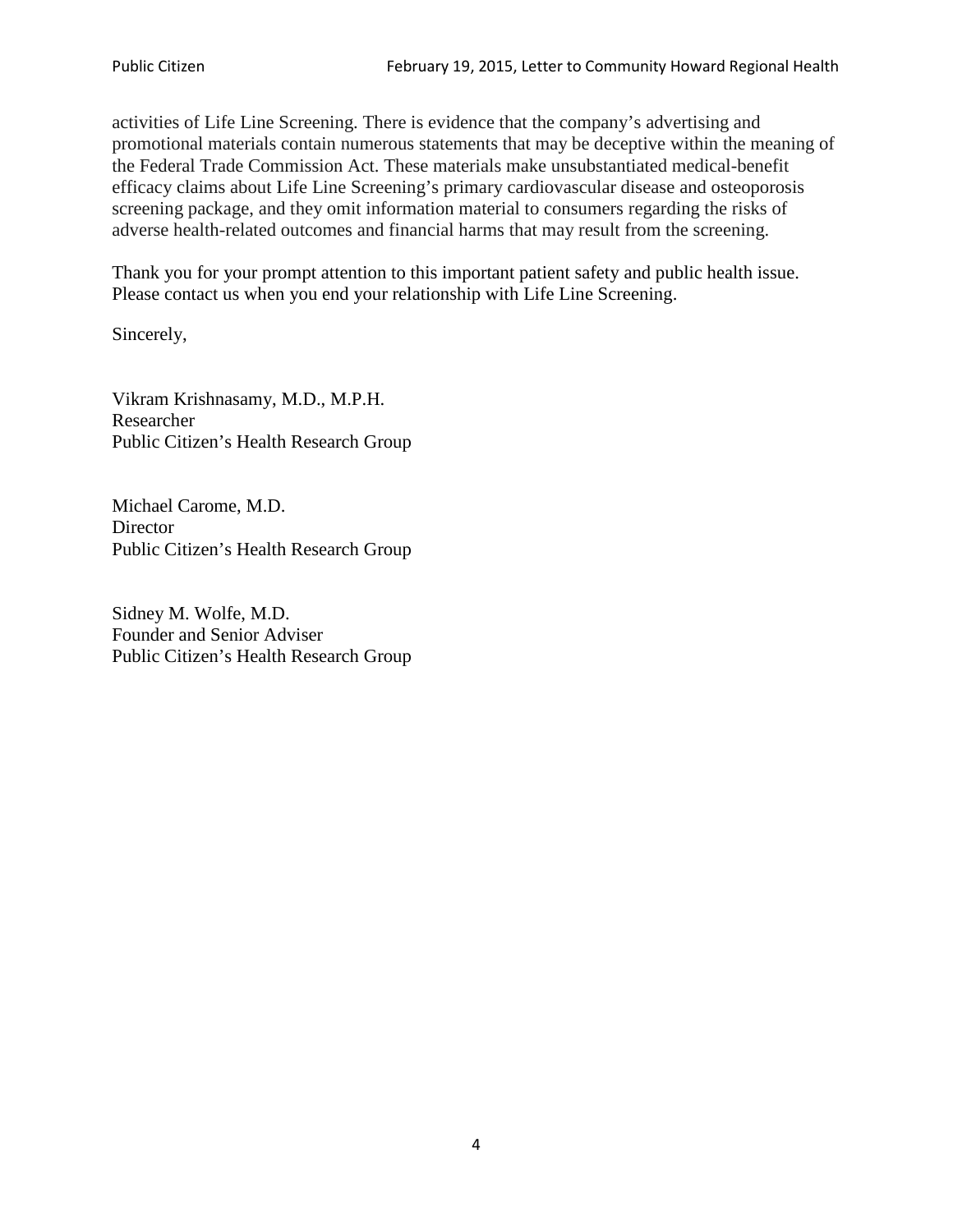# **Appendix**

# **Assessment of Cardiovascular Disease and Osteoporosis Screening Tests Offered by Life Line Screening**

Life Line Screening heavily promotes directly to consumers a package of four cardiovascular disease screening tests plus an osteoporosis risk assessment test.<sup>[14](#page-4-0),[15](#page-4-1)</sup> The four cardiovascular disease screening tests in the package are an electrocardiogram to screen for atrial fibrillation, a carotid artery ultrasound, an abdominal aortic aneurysm ultrasound, and a peripheral arterial disease test. The osteoporosis risk assessment test is an ultrasound of the heel bone to measure bone mass density.

Promotional materials describing these screening tests on the Life Line Screening website and in direct-to-consumer print solicitations mailed directly to people's homes misleadingly note the following:

Since our inception in 1993, we have screened nearly eight million people, and currently screen nearly one million people each year at over 16,000 screening events nationwide. Through this experience, we often identify serious health issues and **have helped save thousands of lives**. [16](#page-4-2) [Emphasis added]

"These screenings have **proven to be safe and accurate** in detecting your risks of stroke and vascular disease – so you and your doctor can do something about it before it's too late."<sup>[17](#page-4-3)</sup> [Emphasis added]

The Life Line Screening promotional materials recommend that adults over age 50 undergo these five screening tests annually:<sup>[18](#page-4-4),[19,](#page-4-5)[20,](#page-4-6)[21](#page-4-7),[22](#page-4-8)</sup>

Q. Who needs to be screened?

A. The answer is anyone over 50 who wants to be proactive about his or her health. …

<span id="page-4-0"></span><sup>&</sup>lt;sup>14</sup> Life Line Screening. Screening packages. [http://www.lifelinescreening.com/What-We-Do/Screening-Packages.](http://www.lifelinescreening.com/What-We-Do/Screening-Packages) AccessedJanuary 9, 2015.

<span id="page-4-1"></span><sup>&</sup>lt;sup>15</sup> Undated letter from Kevin DeWeese, Director of Clinical Operations, Life Line Screening, to a consumer.

Received November 2014.<br><sup>16</sup> Life Line Screening. Who we are. http://www.lifelinescreening.com/Who-We-Are. Accessed January 9, 2015.

<span id="page-4-3"></span><span id="page-4-2"></span><sup>&</sup>lt;sup>17</sup> Undated letter from Kevin DeWeese, Director of Clinical Operations, Life Line Screening, to a consumer. Received November 2014.

<span id="page-4-4"></span><sup>&</sup>lt;sup>18</sup> Life Line Screening. Atrial fibrillation screening. [http://www.lifelinescreening.com/What-We-Do/What-We-](http://www.lifelinescreening.com/What-We-Do/What-We-Screen-For/Atrial-Fibrillation)[Screen-For/Atrial-Fibrillation.](http://www.lifelinescreening.com/What-We-Do/What-We-Screen-For/Atrial-Fibrillation) Accessed January 9, 2015.

<sup>&</sup>lt;sup>19</sup> Life Line Screening. Carotid artery disease screening. [http://www.lifelinescreening.com/What-We-Do/What-We-](http://www.lifelinescreening.com/What-We-Do/What-We-Screen-For/Carotid-Artery-Disease)

<span id="page-4-6"></span><span id="page-4-5"></span>[Screen-For/Carotid-Artery-Disease.](http://www.lifelinescreening.com/What-We-Do/What-We-Screen-For/Carotid-Artery-Disease) Accessed January 9, 2015.<br><sup>20</sup> Life Line Screening. Abdominal aortic aneurysm screening.. http://www.lifelinescreening.com/What-We-Do/What-We-Do/What-We-Screen-For/Abdominal-Aortic-Aneury

<span id="page-4-7"></span><sup>&</sup>lt;sup>21</sup> Life Line Screening. Peripheral arterial disease screening. [http://www.lifelinescreening.com/What-We-Do/What-](http://www.lifelinescreening.com/What-We-Do/What-We-Screen-For/Peripheral-Arterial-Disease)

<span id="page-4-8"></span>[We-Screen-For/Peripheral-Arterial-Disease.](http://www.lifelinescreening.com/What-We-Do/What-We-Screen-For/Peripheral-Arterial-Disease) Accessed January 9, 2015.<br><sup>22</sup> Life Line Screening. Osteoporosis screening/bone density test. [http://www.lifelinescreening.com/What-We-](http://www.lifelinescreening.com/What-We-Do/What-We-Screen-For/Osteoporosis)[Do/What-We-Screen-For/Osteoporosis.](http://www.lifelinescreening.com/What-We-Do/What-We-Screen-For/Osteoporosis) Accessed January 9, 2015.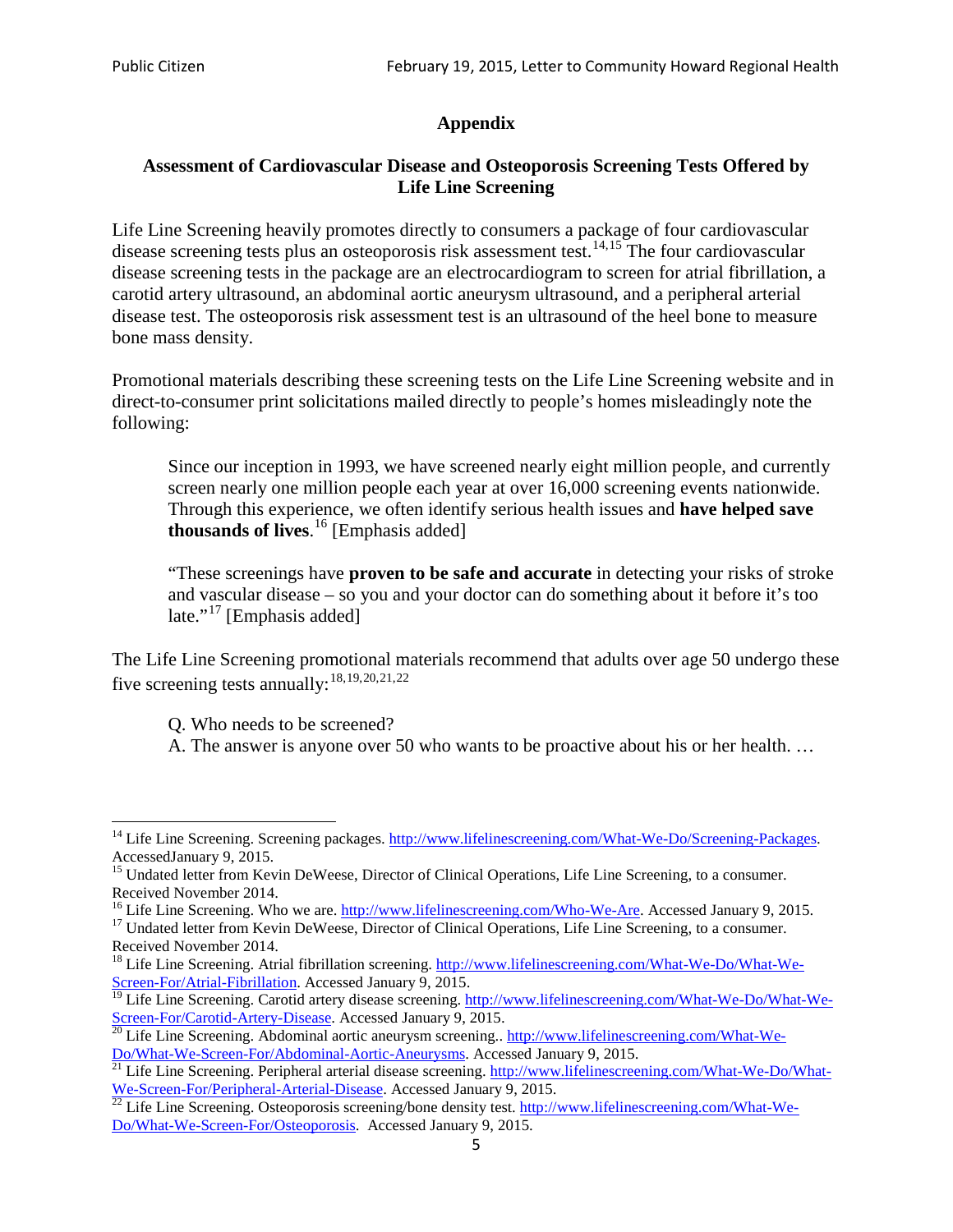However if you have a family history of stroke or heart disease, or if you have high risk factors such as being overweight, high cholesterol, smoking, or lack exercise you may wish to be screened, even if you are in your  $40^\circ$ s.<sup>[23](#page-5-0)</sup>

Life Line Screening's primary package is offered at a price of \$149, purportedly providing consumers a "savings of \$181."[24](#page-5-1)

Life Line Screening seeks to prompt asymptomatic individuals for whom screening for asymptomatic cardiovascular disease and osteoporosis is *not clinically indicated* to undergo screening by using inappropriate direct-to-consumer advertisements and solicitations that target consumer fear about having undetected, potentially life-threatening diseases.<sup>[25](#page-5-2)</sup> Examples of such statements found on Life Line Screening's website and print solicitation materials include the following:

- Website: "The absence of risk factors does **not** guarantee that a person will not die from a heart attack. In fact, 1 in 3 people who develop a myocardial infarction (MI) will not have any of the conventional risk factors, which include smoking, unhealthy diet, obesity, physical inactivity, high blood pressure, diabetes and raised lipids."[26](#page-5-3) [Emphasis in original]
- Website: "Similarly, **80% – 85% of strokes occur without warning in asymptomatic patients**, so they can only be significantly reduced by finding and treating the disease before it happens."<sup>[27](#page-5-4)</sup> [Emphasis added]
- Website: "Abdominal aortic aneurysms pose a threat because **they are usually silent until a medical emergency occurs**."[28](#page-5-5) [Emphasis added]
- Website: "**Aneurysms are a health risk because they can burst or rupture. A ruptured aneurysm can cause severe internal bleeding, which can lead to shock or even death.**"<sup>[29](#page-5-6)</sup> [Emphasis in original]
- Website: "Your carotid arteries are the two large blood vessels in your neck that supply blood to your brain. When these arteries become clogged with cholesterol, they become

<span id="page-5-0"></span><sup>&</sup>lt;sup>23</sup> Life Line Screening. Questions  $\&$  answers about Life Line Screening. Enclosure to undated letter from Kevin DeWeese, Director of Clinical Operations, Life Line Screening, to a consumer. Received November 2014. 24 Undated letter from Kevin DeWeese, Director of Clinical Operations, Life Line Screening, to a consumer.

<span id="page-5-1"></span>Received November 2014.

<span id="page-5-2"></span><sup>25</sup> Lovett KM, Liang BA. Direct-to-consumer cardiac screening and suspect risk evaluation. *JAMA*.  $2011;305(24):2567-2568$ .<br><sup>26</sup> Life Line Screening. The benefits of ultrasound screening in key cardiovascular disease areas.

<span id="page-5-3"></span>[http://www.lifelinescreeningresearch.com/the-benefits-of-ultrasound-screening/.](http://www.lifelinescreeningresearch.com/the-benefits-of-ultrasound-screening/) Accessed January 9, 2015.<br><sup>28</sup> Life Line Screening. Abdominal aortic aneurysm screening. http://www.lifelinescreening.com/What-We-<br><sup>28</sup> Life L

<span id="page-5-5"></span><span id="page-5-4"></span>[Do/What-We-Screen-For/Abdominal-Aortic-Aneurysms.](http://www.lifelinescreening.com/What-We-Do/What-We-Screen-For/Abdominal-Aortic-Aneurysms) Accessed January 9, 2015. <sup>29</sup> Life Line Screening. Abdominal aortic aneurysm (AAA).

<span id="page-5-6"></span>[http://www.lifelinescreening.com/~/media/Files/US/pdfs/FactSheetAAAupdated.ashx.](http://www.lifelinescreening.com/~/media/Files/US/pdfs/FactSheetAAAupdated.ashx) Accessed January 9, 2015.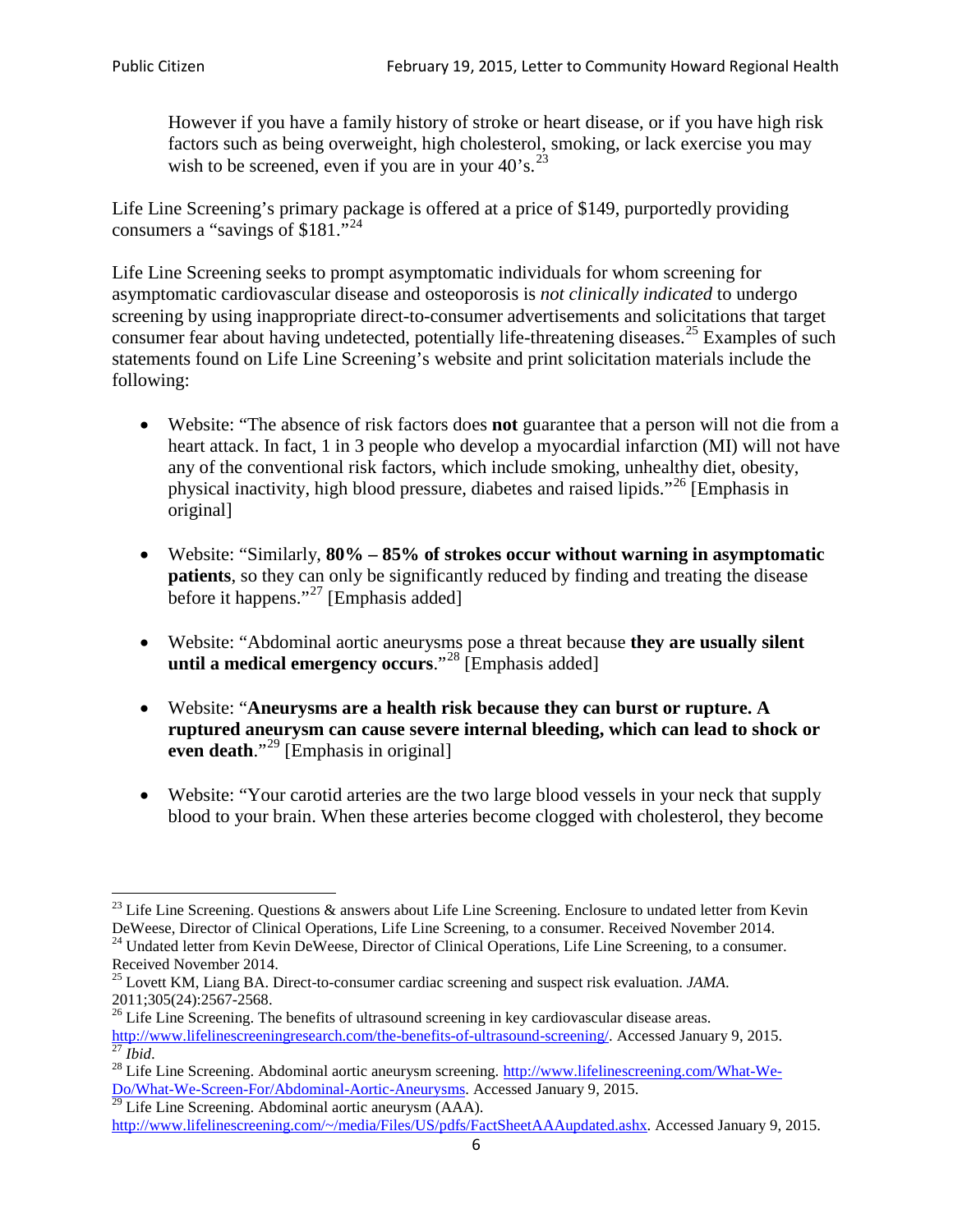**dangerously narrow**. **If a blood clot occurs in the carotid arteries, then blood cannot reach your brain and a stroke can result**. "<sup>[30](#page-6-0)</sup> [Emphasis added]

- Website: "A ruptured aortic aneurysm can cause massive internal bleeding and requires prompt emergency treatment to prevent death. **It is estimated that 80% of people with a ruptured aneurysm will die, and that many of these will die before being able to reach a hospital.**"<sup>[31](#page-6-1)</sup> [Emphasis added]
- Website: "As we age, bones begin to break down faster than new bone can be formed. Osteoporosis removes minerals from bones until they become so weak and brittle that they fracture very easily. Actions such as bending to pick up a newspaper, lifting a vacuum, or even coughing can cause a fracture. **Some fractures, such as hip fractures, may require hospitalization or major surgery, and may result in disability or even**  death."<sup>[32](#page-6-2)</sup> [Emphasis added]
- Direct-to-consumer letter: "These screenings have proven to be safe and accurate in detecting **your risks of stroke and vascular disease** – so you and your doctor **can do something about it before it's too late.**"<sup>[33](#page-6-3)</sup> [Emphasis added]
- Direct-to-consumer letter: "The lifetime risk of stroke for middle-aged men and women is 1 in 5 for women and 1 in 6 for men, and **it takes a terrible toll on families**."[34](#page-6-4) [Emphasis added]
- Direct-to-consumer letter: "Life Line Screening has conducted nearly 8 million screenings, and customers sometimes tell us they feel the **screenings saved their lives**."[35](#page-6-5) [Emphasis added]
- Direct-to-consumer letter:  $36$  "What's inside your arteries?" [Emphasis in original]

As discussed below, a review of current evidence-based guidelines and relevant scientific literature fails to provide support for use of these five tests — individually or together as a package — for widespread screening of asymptomatic individuals in the general adult population over age 50 on a one-time basis, let alone annually. For many individuals, the risks of harm outweigh the benefits of the testing. Moreover, since the tests are not clinically indicated for most people being screened, and since many people will undergo additional unnecessary testing, these screenings are resulting in financial harm to many individuals.

<span id="page-6-0"></span><sup>&</sup>lt;sup>30</sup> Life Line Screening. Carotid artery disease screening. [http://www.lifelinescreening.com/What-We-Do/What-We-](http://www.lifelinescreening.com/What-We-Do/What-We-Screen-For/Carotid-Artery-Disease)[Screen-For/Carotid-Artery-Disease.](http://www.lifelinescreening.com/What-We-Do/What-We-Screen-For/Carotid-Artery-Disease) Accessed January 9, 2015.<br><sup>31</sup> *Ibid.* 32 Life Line Screening. Osteoporosis screening/bone density test. [http://www.lifelinescreening.com/What-We-](http://www.lifelinescreening.com/What-We-Do/What-We-Screen-For/Osteoporosis)

<span id="page-6-2"></span><span id="page-6-1"></span>[Do/What-We-Screen-For/Osteoporosis.](http://www.lifelinescreening.com/What-We-Do/What-We-Screen-For/Osteoporosis) Accessed January 9, 2015. <sup>33</sup> Undated letter from Kevin DeWeese, Director of Clinical Operations, Life Line Screening, to a consumer.

<span id="page-6-3"></span>Received November 2014.<br><sup>34</sup> Ibid.

<span id="page-6-4"></span>

<span id="page-6-5"></span><sup>34</sup> *Ibid*. 35 *Ibid*. 36 *Ibid*.

<span id="page-6-6"></span>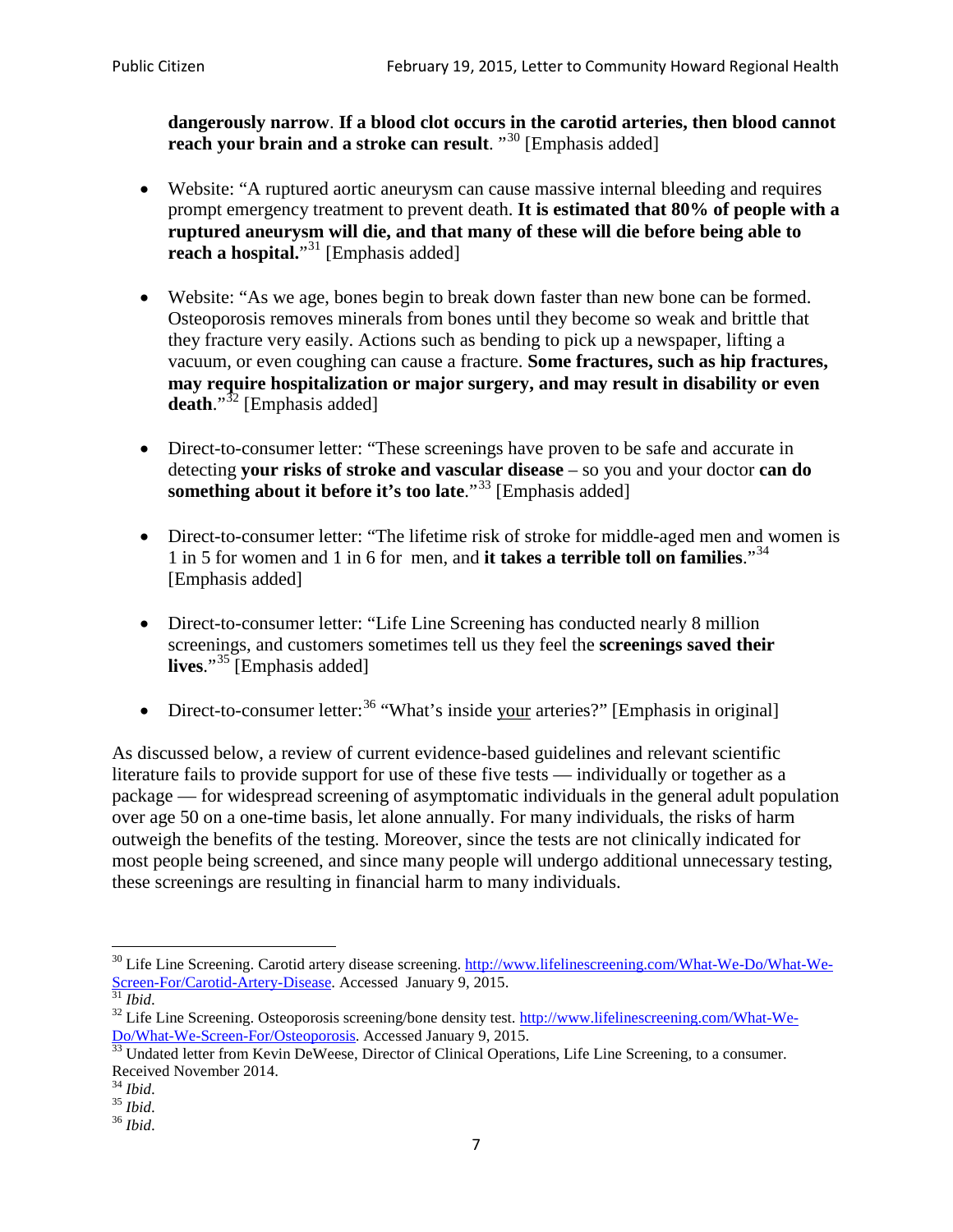Although the following screening tests sound appealing, each one either: (a) clinically benefits only appropriately selected high-risk groups of patients (rather than *all* adults over age 50); or (b) has not been scientifically proven to provide any clinically meaningful benefit to anyone. Widespread and indiscriminate use of these tests is likely to be harmful to large numbers of individuals in the general, asymptomatic population by yielding a significant number of falsepositive test results, leading to subsequent unnecessary diagnostic procedures and treatments, associated adverse effects of those procedures and treatments, and unwarranted anxiety in tested individuals. In addition, some individuals undergoing inappropriate screening will have truepositive abnormal results, but the abnormalities found will never cause symptoms or death, leading to overdiagnosis.

# **A. Atrial fibrillation screening with electrocardiogram (ECG):**

The Life Line Screening online promotional materials state:<sup>[37](#page-7-0)</sup>

Atrial Fibrillation is the most common type of heart arrhythmia (abnormal heartbeat). It occurs when the heart's upper chambers (the atria) beat irregularly or quiver. Without an effective heartbeat blood isn't pumped completely out of the atria, causing blood to pool and possibly clot. A clot can travel to other parts of the body, including the brain, where it may result in stroke.

Screening for Atrial Fibrillation

• A non-invasive procedure used to detect irregular heartbeat (a major risk factor for stroke), an Atrial Fibrillation screening is performed by attaching [ECG] electrodes above your wrists and ankles.

Who should have an atrial fibrillation screening?

• Anyone with risk factors for stroke, atrial fibrillation or carotid artery disease

How often should I get an atrial fibrillation screening?

• Annually

<span id="page-7-1"></span>However, we are not aware of any major medical professional organization that endorses widespread screening of asymptomatic patients younger than age 65 for atrial fibrillation. In addition, atrial fibrillation can be detected in most patients who have the condition simply by checking for an irregularly irregular pulse during a physical exam.

In 2011, the American Heart Association (AHA) and the American Stroke Association (ASA) jointly issued updated evidence-based guidelines for the primary prevention of stroke.<sup>[38](#page-7-1)</sup> The

<span id="page-7-0"></span><sup>&</sup>lt;sup>37</sup> Life Line Screening. Atrial fibrillation screening. [http://www.lifelinescreening.com/What-We-Do/What-We-](http://www.lifelinescreening.com/What-We-Do/What-We-Screen-For/Atrial-Fibrillation)[Screen-For/Atrial-Fibrillation.](http://www.lifelinescreening.com/What-We-Do/What-We-Screen-For/Atrial-Fibrillation) Accessed January 9, 2015.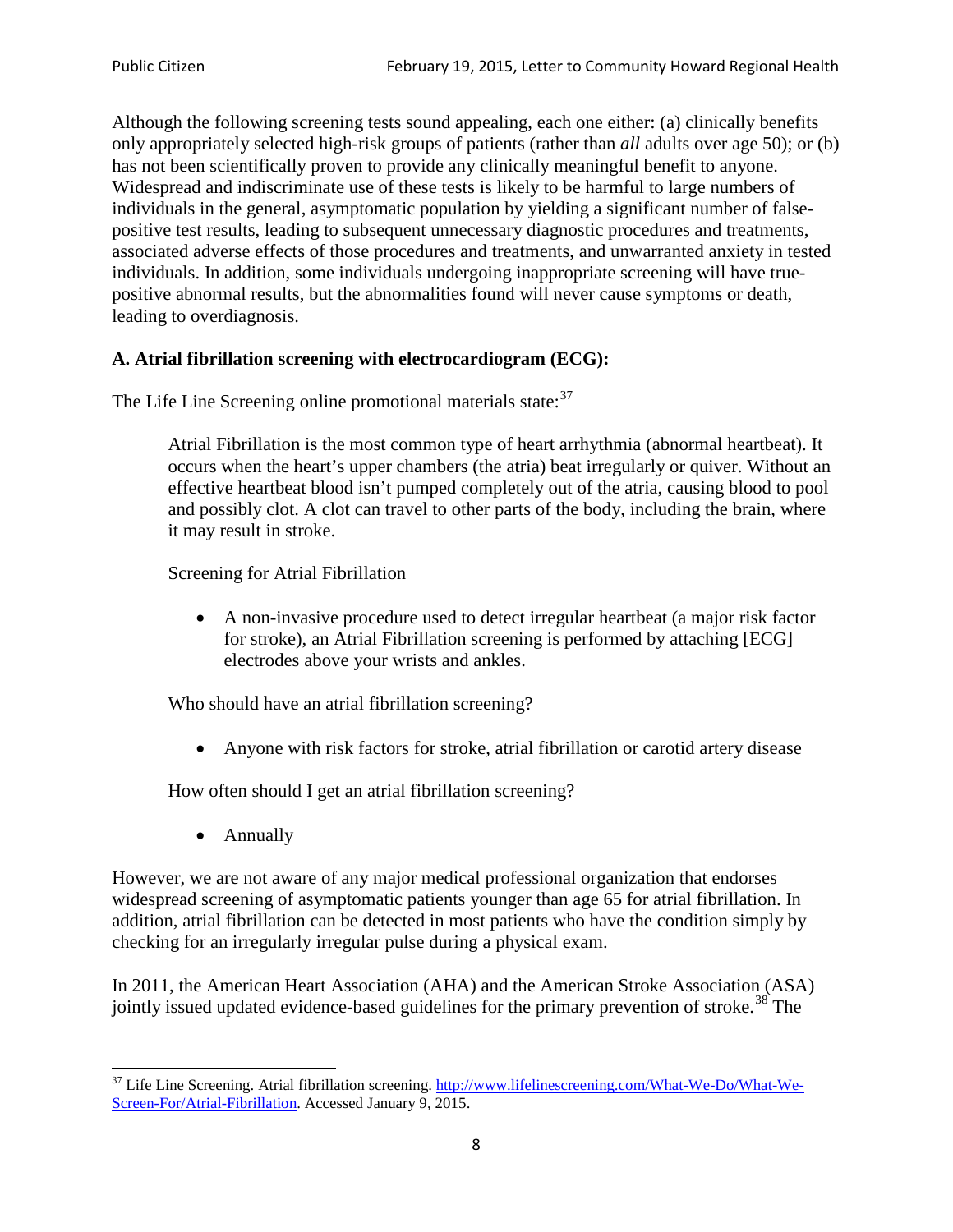American Academy of Neurology (AAN) affirmed the value of these guidelines. The 2011 AHA/ASA guidelines provided the following recommendation regarding screening for atrial fibrillation:

Active screening for atrial fibrillation in patients >65 years of age in primary care settings using pulse taking followed by an ECG as indicated can be useful.

In 2014, the AHA and the ASA issued updated evidence-based guidelines for the primary prevention of stroke.<sup>[39](#page-8-0)</sup> The AAN again affirmed the value of the updated guidelines, and the American Association of Neurological Surgeons, the Congress of Neurological Surgeons and the Preventive Cardiovascular Nurses Association endorsed them. The update provided the following recommendation regarding screening for atrial fibrillation:

Active screening for AF in the primary care setting in patients >65 years of age by pulse assessment followed by ECG as indicated can be useful.

In 2010 and 2012, the European Society of Cardiology issued evidence-based guidelines that similarly recommended that patients ages 65 and older be screened for atrial fibrillation by their primary health care providers by checking the pulse, followed by an ECG in case of irregularity. $40,41$  $40,41$ 

# **B. Stroke/Carotid Artery Ultrasound:**

The Life Line Screening online promotional materials state:<sup>[42](#page-8-3)</sup>

Your carotid arteries are the two large blood vessels in your neck that supply blood to your brain. When these arteries become clogged with cholesterol, they become dangerously narrow. If a blood clot occurs in the carotid arteries, then blood cannot reach your brain and a stroke can result. …

<sup>&</sup>lt;sup>38</sup> Goldstein LB, Bushnell CD, Adams RJ, et al. Guidelines for the primary prevention of stroke: A guideline for healthcare professionals from the American Heart Association/American Stroke Association. *Stroke*.

<sup>2011;42(2):517-584.</sup> [see page 1 for title, authors, ANA affirmation; see page 21 for recommendation]

<span id="page-8-0"></span> $\frac{2011,42(2)(317,601)}{39}$  Meschia JF, Bushnell C, Goden-Albala B, et al. Guidelines for the primary prevention of stroke: A statement for healthcare professionals from the American Heart Association/American Stroke Association. *Stroke*.

<sup>2014;45(12):3754-3832.</sup> [see page 1 for title, authors, ANA affirmation and other endorsements; see page 24 for recommendation]

<span id="page-8-1"></span><sup>40</sup> Camm AJ, Kirchhof P, Lip GYH, et al. Guidelines for the management of atrial fibrillation: The Task Force for the Management of Atrial Fibrillation of the European Society of Cardiology (ESC). *Eur Heart J*. 2010;31:2369- 2429. [See page 50]

<span id="page-8-2"></span><sup>41</sup> Camm AJ, Lip GYH, De Caterina R, et al. 2012 focused update of the ESC Guidelines for the management of atrial fibrillation: An update of the 2010 ESC Guidelines for the management of atrial fibrillation. *Eur Heart J*.

<span id="page-8-3"></span><sup>&</sup>lt;sup>2012</sup>;23(21):2719-2747. [See page 2733] 42 Life Line Screening. [http://www.lifelinescreening.com/What-We-Do/What-We-](http://www.lifelinescreening.com/What-We-Do/What-We-Screen-For/Carotid-Artery-Disease)[Screen-For/Carotid-Artery-Disease.](http://www.lifelinescreening.com/What-We-Do/What-We-Screen-For/Carotid-Artery-Disease) Accessed January 9, 2015.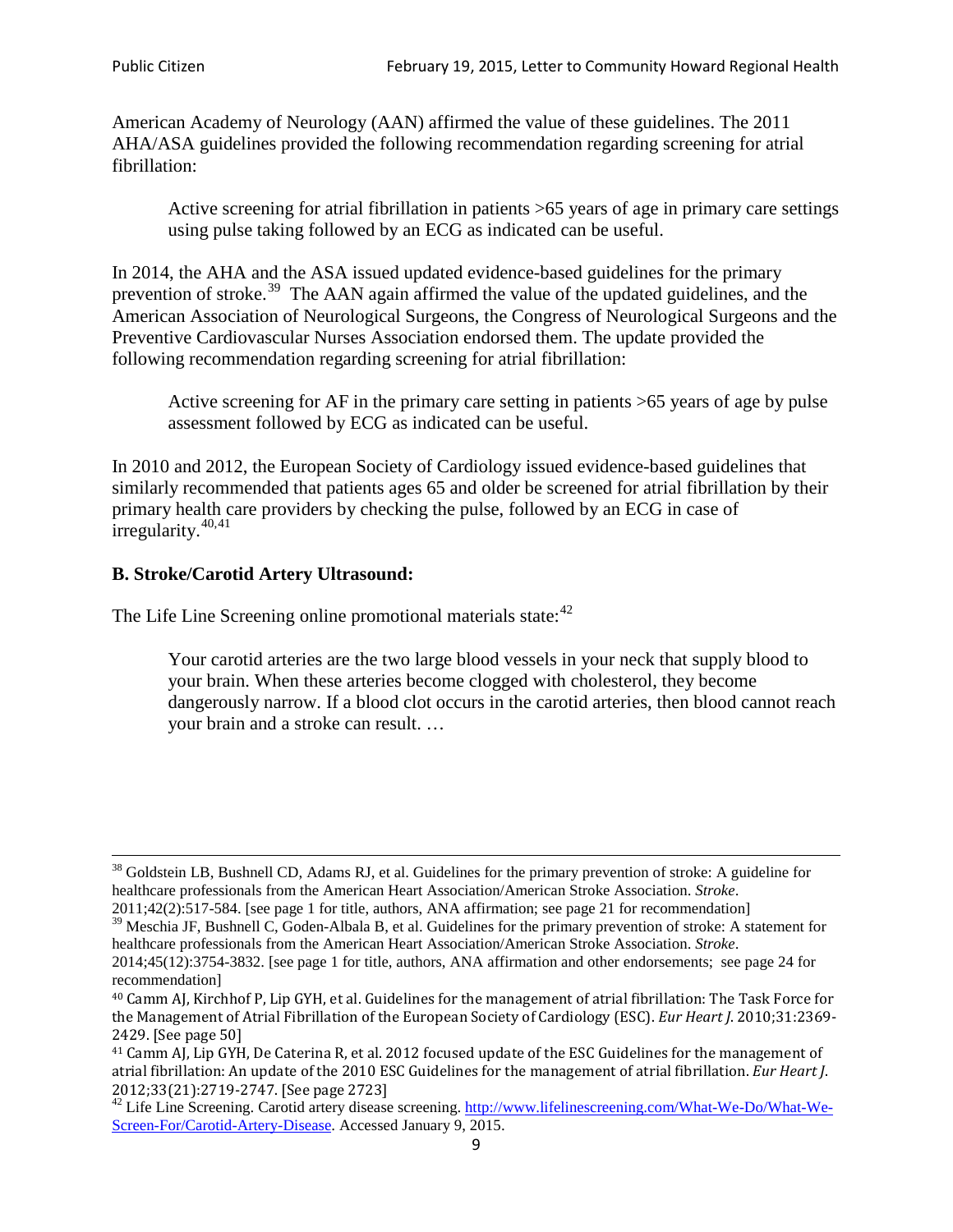Carotid Artery Disease (Plaque) Screening

• Simple, painless and non-invasive, this screening uses cutting-edge Doppler color flow ultrasound technology to create images of the carotid arteries while also measuring blood flow through them.

Who should have a carotid artery screening?

- Anyone over age 50
- Anyone over age 40 with risk factors

How often should I get a carotid artery screening?

• Annually

However, several major medical professional organizations affirmatively recommend *against* indiscriminate screening with carotid artery ultrasounds in low-risk, asymptomatic individuals, and we are not aware of any major medical professional organization that endorses such screening.

Good evidence indicates that although stroke is a leading cause of death and disability in the United States, a relatively small proportion of all disabling, unheralded strokes are due to carotid artery disease. Studies also suggest that only about 1 percent of the general population older than 65 has severe carotid artery stenosis (60 to 90 percent narrowing).<sup>[43](#page-9-0)</sup> Carotid artery stenosis is more prevalent in older adults, smokers, those with hypertension and those with heart disease; unfortunately, research has not found any single risk factor or clinically useful risk stratification tool that can reliably and accurately distinguish people who have clinically important carotid artery stenosis from those who do not.<sup>[44](#page-9-1)</sup>

In 2006, the AHA and the ASA issued a series of evidence-based guidelines for the primary prevention of stroke.<sup>[45](#page-9-2)</sup> The value of the guidelines was affirmed by the AAN. Although the guidelines did not include a specific recommendation about screening the general population for asymptomatic carotid stenosis, they did state the following:

Although highly selected patients may benefit, screening of general populations for asymptomatic carotid stenosis is unlikely to be cost-effective. The cost-effectiveness of even a one-time screening approach would be highly dependent on the ability to identify a group of persons with a high pretest likelihood of having high-grade asymptomatic disease, the availability of a screening test with a very high sensitivity and specificity when used on a side-scale basis, and very low perioperative complication rates.

<span id="page-9-0"></span> $^{43}$  U.S. Preventive Services Task Force. Screening for carotid artery stenosis: U.S. Preventive Services Task Force recommendation statement. Ann Intern Med. 2007;147(12):854-859.

<span id="page-9-2"></span>

<span id="page-9-1"></span><sup>&</sup>lt;sup>44</sup> *Ibid*. <sup>45</sup> Goldstein LB, Adams R, Alberts MJ, et al. Primary prevention of ischemic stroke: A guideline from the American <sup>45</sup> Goldstein LB, Adams R, Alberts MJ, et al. Primary prevention of ischemic stroke: A guide Heart Association/American Stroke Association Stroke Council. *Stroke*. 2006;37(6):1583-633.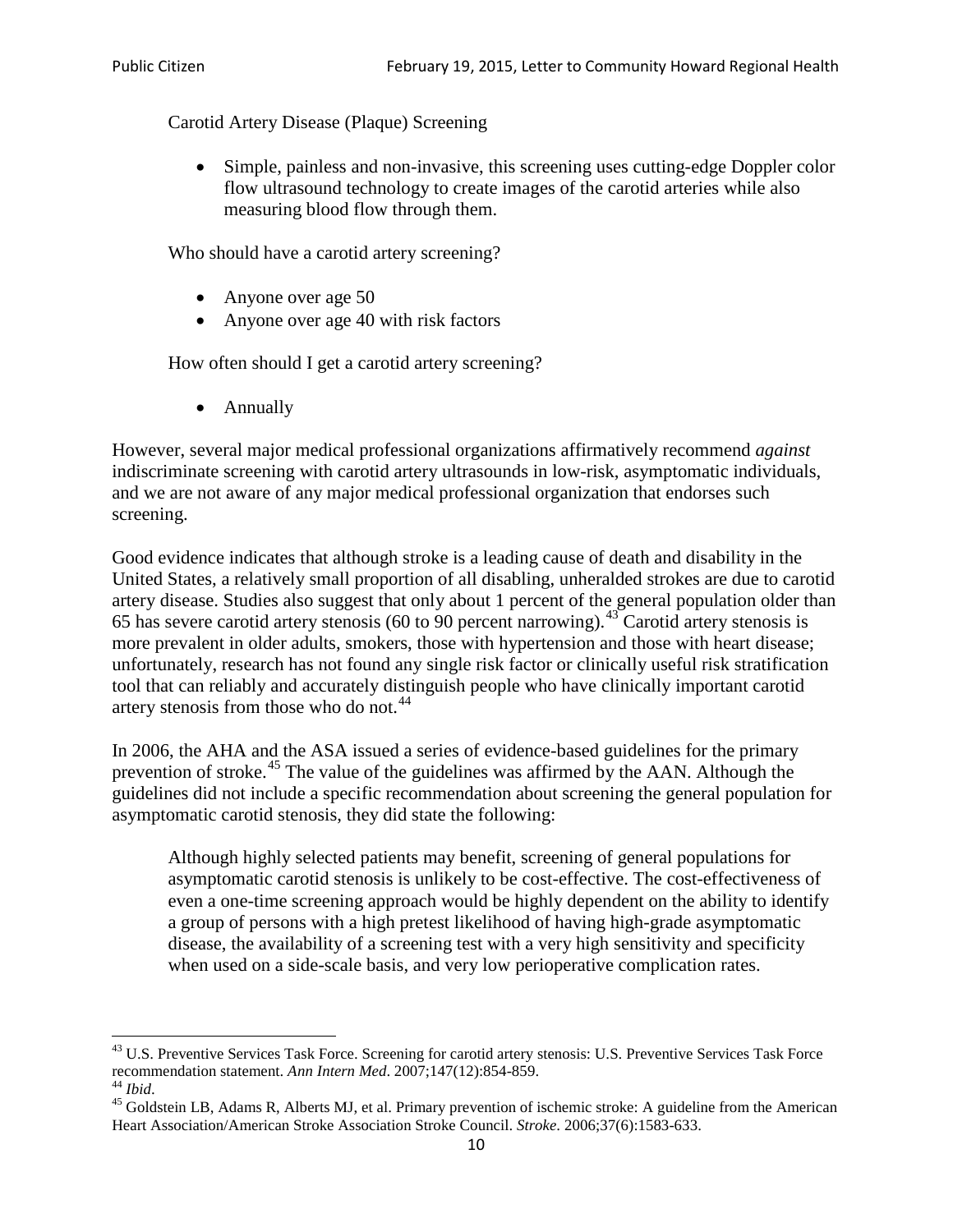These conditions for cost-effective screening are not met for carotid artery ultrasound screening of asymptomatic individuals in the general population, as discussed below.

In 2011, the AHA and the ASA issued updated guidelines for the primary prevention of stroke, the value of which was again affirmed by the  $AAN<sup>46</sup>$  $AAN<sup>46</sup>$  $AAN<sup>46</sup>$ . The updated guidelines stated the following:

Population screening for asymptomatic carotid artery stenosis is not recommended.

In 2014, the AHA and the ASA issued updated guidelines for the primary prevention of stroke.<sup>47</sup> The AAN again affirmed the value of the updated guidelines, and the American Association of Neurological Surgeons, the Congress of Neurological Surgeons, and the Preventive Cardiovascular Nurses Association endorsed them. The updated guidelines stated the following:

Screening low-risk populations for asymptomatic carotid artery stenosis is not recommended.

In 2007, the U.S. Preventive Services Task Force (USPSTF) issued an evidence-based grade D recommendation *against* screening for asymptomatic carotid artery stenosis in the general population.[48](#page-10-2) In making this a grade D recommendation, the USPSTF concluded with moderate certainty that for individuals with asymptomatic carotid artery stenosis, the benefits of screening do not outweigh the harms. It noted, in particular, the following:

#### **Importance**

Good evidence indicates that although stroke is a leading cause of death and disability in the United States, a relatively small proportion of all disabling, unheralded strokes is due to [carotid artery stenosis].

#### **Detection**

The most feasible screening test for severe [carotid artery stenosis] (for example, 60% to 99% stenosis) is duplex ultrasonography. Good evidence indicates that this test has moderate sensitivity and specificity and yields many false-positive results. A positive result on duplex ultrasonography is often confirmed by digital subtraction angiography, which is more accurate but can cause serious adverse events. Noninvasive confirmatory tests, such as magnetic resonance angiography, involve some inaccuracy. Given these facts, some people with false-positive test results may receive unnecessary invasive carotid endarterectomy surgery.

<span id="page-10-0"></span><sup>&</sup>lt;sup>46</sup> Goldstein LB, Bushnell CD, Adams RJ, et al. Guidelines for the primary prevention of stroke: A guideline for healthcare professionals from the American Heart Association/American Stroke Association. *Stroke*.<br>2011;42(2):517-584. [see page 1 for title, authors, ANA affirmation; see page 25 for recommendation]

<span id="page-10-1"></span><sup>&</sup>lt;sup>47</sup> Meschia JF, Bushnell C, Goden-Albala B, et al. Guidelines for the primary prevention of stroke: A statement for healthcare professionals from the American Heart Association/American Stroke Association. *Stroke*. 2014;45(12):3754-3832. [see page 1 for title, authors, ANA affirmation and other endorsements; see page 30 for

recommendation]

<span id="page-10-2"></span><sup>&</sup>lt;sup>48</sup> U.S. Preventive Services Task Force. Screening for carotid artery stenosis: U.S. Preventive Services Task Force recommendation statement. *Ann Intern Med*. 2007;147(12):854-9.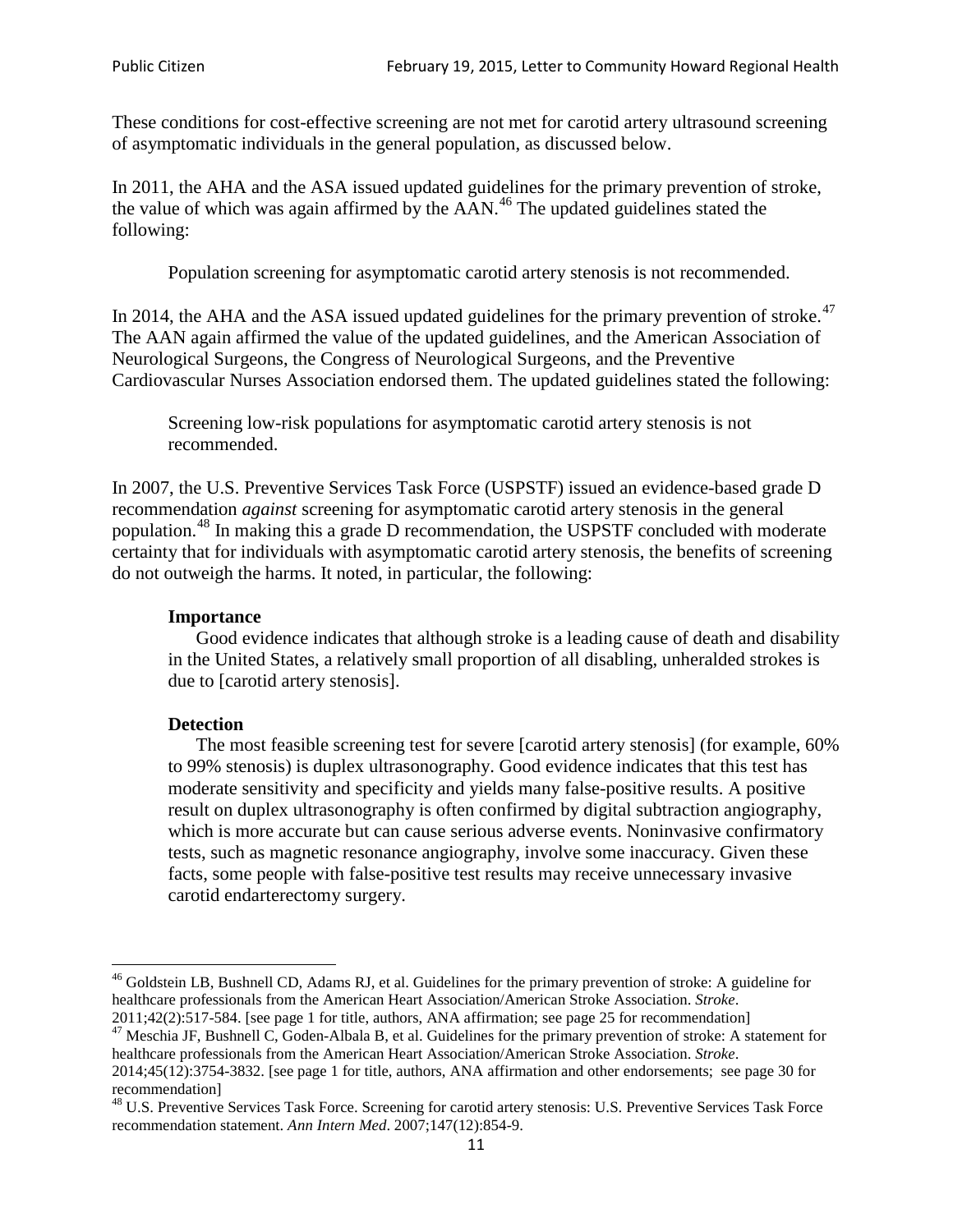#### **Benefits of Detection and Early Intervention**

Good evidence indicates that in selected, high-risk trial participants with asymptomatic severe [carotid artery stenosis], carotid endarterectomy by selected surgeons reduces the 5-year absolute incidence of all strokes or perioperative death by approximately 5%. These benefits would be less among asymptomatic people in the general population. For the general primary care population, the benefits are judged to be no greater than small.

### **Harms of Detection and Early Intervention**

Good evidence indicates that both the testing strategy and the treatment with carotid endarterectomy can cause harms. A testing strategy that includes angiography will itself cause some strokes. A testing strategy that does not include angiography will cause some strokes by leading to carotid endarterectomy in people who do not have severe [carotid artery stenosis]. In excellent centers, carotid endarterectomy is associated with a 30-day stroke or mortality rate of about 3%; some areas have higher rates. These harms are judged to be no less than small.

In July 2014, the USPSTF issued an updated recommendation against screening for asymptomatic carotid artery stenosis in the general population.<sup>[49](#page-11-0)</sup> In reaffirming its prior recommendation, the USPSTF concluded with moderate certainty that the harms of screening for asymptomatic carotid artery stenosis outweigh the benefits. The USPSTF presented the following updated rationale: $50$ 

#### **Importance**

Stroke is a leading cause of death and disability in the United States. Although asymptomatic carotid artery stenosis is a risk factor for stroke, it causes a relatively small proportion of strokes.

#### **Detection**

The most feasible screening test for carotid artery stenosis (defined as 60% to 99% stenosis) is ultrasonography. Although adequate evidence indicates that this test has high sensitivity and specificity, in practice, ultrasonography yields many false-positive results in the general population, which has a low prevalence of carotid artery stenosis (approximately 0.5% to 1%). There are no externally validated, reliable tools that can determine who is at increased risk for carotid artery stenosis or for stroke when carotid artery stenosis is present. Adequate evidence indicates that the accuracy of screening by auscultation of the neck is poor.

# **Benefits of Detection and Early Intervention**

There is no direct evidence on the benefits of screening for carotid artery stenosis. Adequate evidence indicates that in selected trial participants with asymptomatic carotid artery stenosis, carotid endarterectomy (CEA) performed by selected surgeons reduces the absolute incidence of all strokes or perioperative death by approximately 3.5%

<span id="page-11-0"></span><sup>&</sup>lt;sup>49</sup> LeFevre on behalf of the U.S. Preventive Services Task Force. Screening for asymptomatic carotid artery stenosis: U.S. Preventive Services Task Force Recommendation Statement. *Ann Intern Med*. Published online July 8, 2014. doi:10.7326/M14-1333. <sup>50</sup> *Ibid*.

<span id="page-11-1"></span>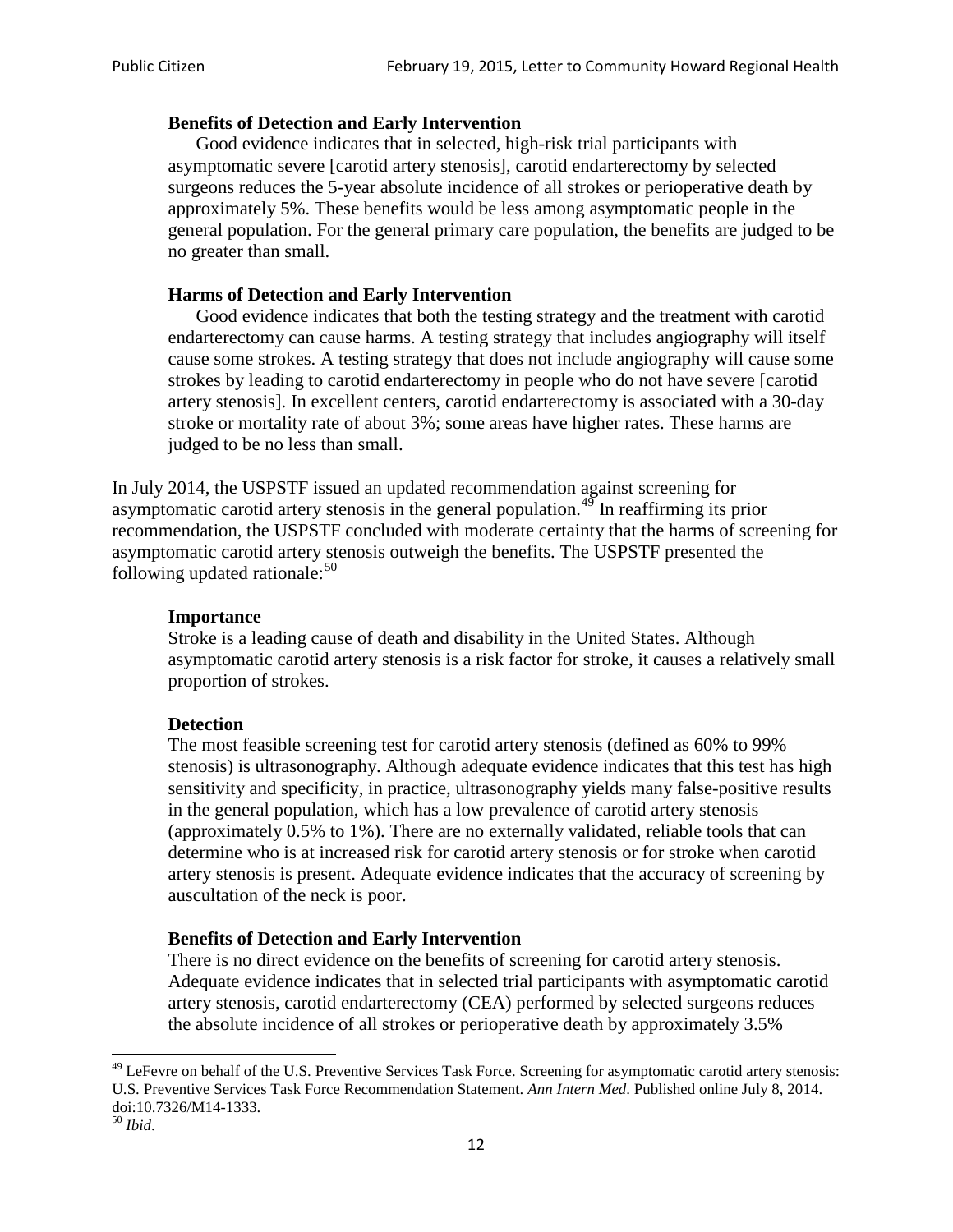compared with (outdated) medical management. However, this difference is probably smaller with current optimal medical management. The magnitude of these benefits would be smaller in asymptomatic persons in the general population. For the general primary care population, the magnitude of benefit is small to none. There is no evidence that identification of asymptomatic carotid artery stenosis leads to any benefit from adding or increasing medication doses (beyond current standard medical therapy for cardiovascular disease prevention).

## **Harms of Detection and Early Intervention**

Adequate evidence indicates that both the testing strategy for carotid artery stenosis and treatment with CEA can cause harms. Although screening with ultrasonography has few direct harms, all screening strategies, including those with or without confirmatory tests (that is, digital subtraction or magnetic resonance angiography), have imperfect sensitivity and specificity and could lead to unnecessary interventions and result in serious harms. In selected centers similar to those in the trials, CEA is associated with a 30-day stroke or mortality rate of approximately 2.4%; reported rates are as high as approximately 5% in low-volume centers and 6% in certain states. Myocardial infarctions are reported in 0.8% to 2.2% of patients after CEA. The 30-day stroke or mortality rate after carotid angioplasty and stenting (CAAS) is approximately 3.1% to 3.8%. The overall magnitude of harms of screening and subsequent treatment of asymptomatic carotid artery stenosis is small to moderate depending on patient population, surgeon, center volume, and geographic location.

In 2007, the American Society of Neuroimaging, with co-sponsorship by the Society of Vascular and Interventional Neurology, issued evidence-based recommendations on the screening of asymptomatic carotid artery disease in the general population and selected subsets of patients.<sup>[51](#page-12-0)</sup> These societies issued a grade E recommendation *against* screening for carotid artery stenosis in the general population or in a selected population based on age, gender or any other variable alone. The criteria for a grade E recommendation were that the prevalence of disease may be high or low but detection and treatment is documented to have no benefit, or prevalence of disease is low. They also issued a grade A recommendation that screening of selective subpopulations of adults age 65 or older with at least three cardiovascular risk factors (hypertension, coronary artery disease, current cigarette smoking or hyperlipidemia) needs to be considered. The criteria of a grade A recommendation were that the prevalence of disease is high and detection and treatment is of documented benefit.

In 2011, the Society for Vascular Surgery issued a position statement recommending ultrasound screening of carotid arteries only for high-risk individuals age 55 or older, taking into account cardiovascular risk factors, such as a history of hypertension, diabetes mellitus, smoking,

<span id="page-12-0"></span><sup>&</sup>lt;sup>51</sup> Oureshi AI, Alexandrov AV, Tegeler CH, et al. Guidelines for screening of extracranial carotid artery disease: a statement for healthcare professionals from the multidisciplinary practice guidelines committee of the American Society of Neuroimaging; cosponsored by the Society of Vascular and Interventional Neurology. *J Neuroimaging*. 2007;17(1):19-47.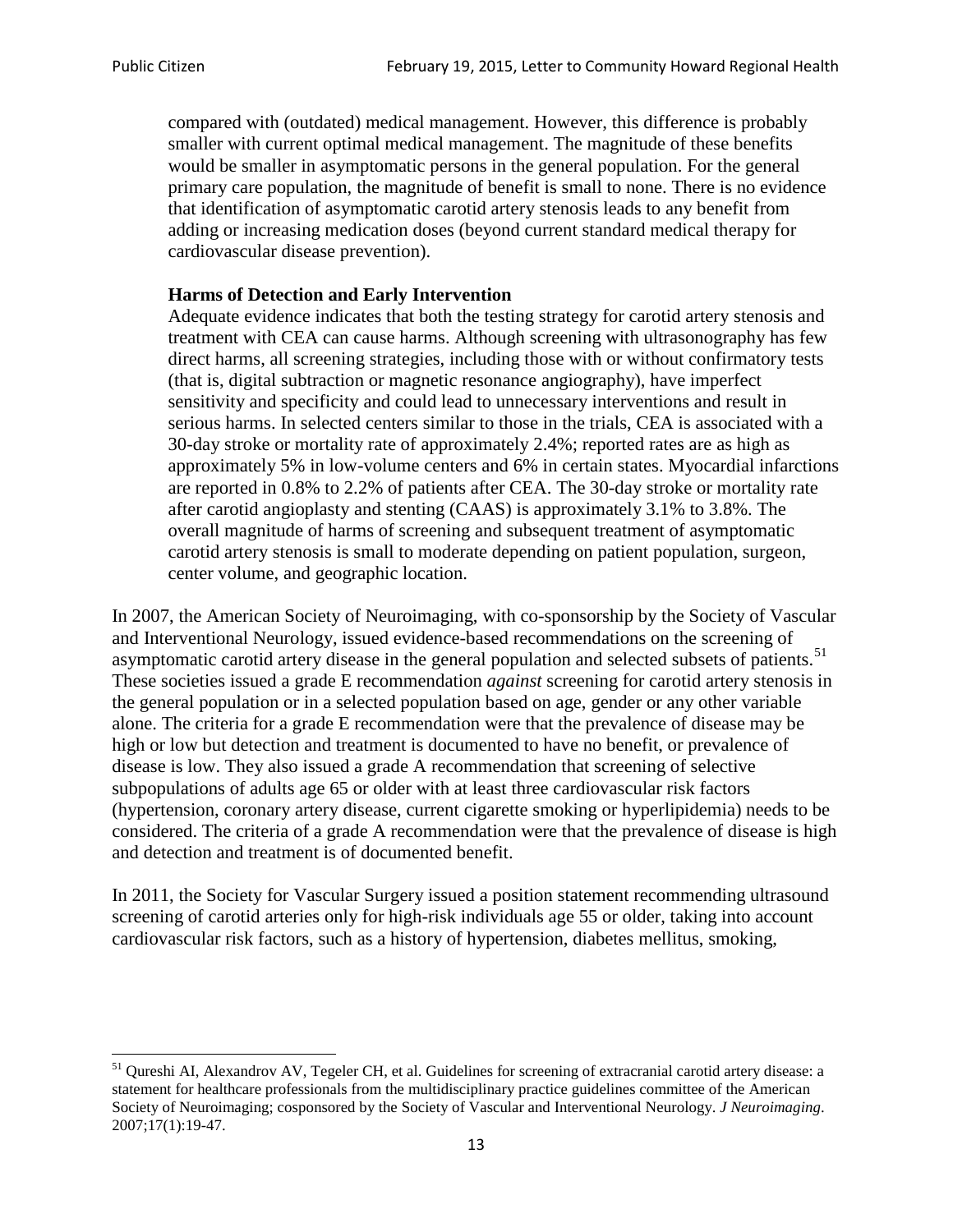hypercholesterolemia, or known cardiovascular disease.<sup>[52](#page-13-0)</sup> The position statement provided little substantive evidence to support this recommendation.

Thus, screening for carotid artery stenosis with ultrasound in the general, asymptomatic population has *not* been shown to significantly improve clinical outcomes, and numerous medical professional organizations strongly recommend against such screening.

## **C. Abdominal Aortic Aneurysm Ultrasound:**

The Life Line Screening online promotional materials state:<sup>[53](#page-13-1)</sup>

An Abdominal Aortic Aneurysm (AAA), a specific kind of aneurysm, is a condition in which the lining of the blood vessel called the aorta is enlarged within the abdomen. Abdominal aortic aneurysms pose a threat because they are usually silent until a medical emergency occurs.

The abdominal aorta is the largest blood vessel in the body and the main artery that originates in the heart. As the lining weakens from age and other risk factors, the vessel wall thins and expands. …

Screening for Aortic Aneurysms

• A painless, non-invasive procedure, an abdominal aortic aneurysm screening requires you to lie on your back while a technician uses ultrasound to take images and measurements of your abdominal aorta. …

Who should have an aortic aneurysm screening?

• Anyone with risk factors

How often should I get an aortic aneurysm screening?

• Annually

By definition, an AAA is present when aortic diameter equals or exceeds 3.0 cm (slightly more than one inch).<sup>[54](#page-13-2)</sup> Most people who have an AAA show no signs or symptoms until it ruptures. The strongest risk factor for *rupture* of an AAA is the aortic diameter.<sup>[55](#page-13-3)</sup> Thus, risk of AAA rupture rises with increasing size of the aneurysm. AAAs with a diameter between 3.0 and 3.9

<span id="page-13-0"></span><sup>&</sup>lt;sup>52</sup> Society for Vascular Surgery. SVS position statement on vascular screenings. January 2011. http://www.vascularweb.org/about/positionstatements/Pages/svs-position-statement-on-vascular-screening.aspx.<br>Accessed January 14, 2015.

<span id="page-13-1"></span>Accessed Line Screening. Abdominal aortic aneurysm screening. http://www.lifelinescreening.com/What-We-<br>Do/What-We-Screen-For/Abdominal-Aortic-Aneurysms. Accessed January 9, 2015.

<span id="page-13-2"></span> $\frac{1}{54}$  Fleming C, Whitlock EP, Beil TL, Lederle FA. Screening for abdominal aortic aneurysm: A best-evidence systematic review for the U.S. Preventive Services Task Force. *Ann Intern Med.* 2005;142(3):203-211.<br><sup>55</sup> Lederle FA, Johnson GR, Wilson SE, et al. Rupture rate of large abdominal aortic aneurysms in patients refusing

<span id="page-13-3"></span>or unfit for elective repair. *JAMA*. 2002;287(22):2968-2972.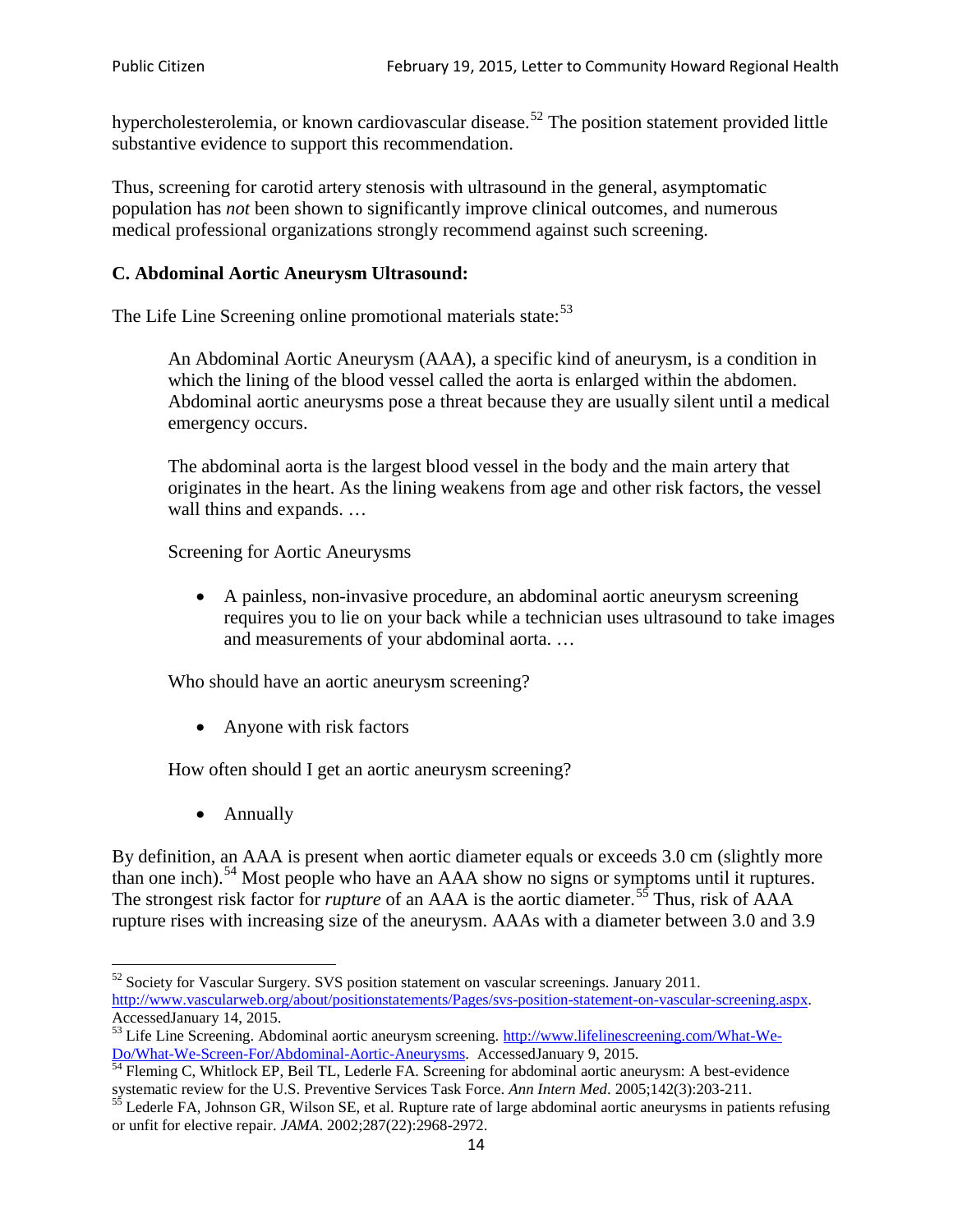cm have an essentially 0 percent annual rupture risk; those with between 4.0 and 4.9 cm have a 1 percent risk; and those between 5.0 and 5.9 cm have a 11 percent annual rupture risk.<sup>[56](#page-14-0)</sup>

In a study of an unselected general population in the U.K., the prevalence of AAA was six times greater in men than women for all age groups.<sup>[57](#page-14-1)</sup> For men not screened for  $AAA$ , almost all deaths from ruptured AAAs occurred after age 65, with more than half occurring before age 80.<sup>[58](#page-14-2)</sup> For women not screened for AAA, the majority of AAA-related deaths occurred after age 80.<sup>[59](#page-14-3)</sup>

Several major medical professional organizations affirmatively recommend one-time ultrasound screening for AAAs *only in certain high-risk individuals* given the epidemiology of AAAs described above, and we are not aware of any major medical professional organization that endorses indiscriminate ultrasound screening for AAAs in low-risk, asymptomatic individuals.

In 2005, the USPSTF issued the following evidence-based recommendations for AAA screening: $60$ 

(1) A grade B recommendation for one-time screening for AAA by ultrasonography in men age 65 to 75 who have ever smoked. In making this a grade [B recommendation,](http://www.uspreventiveservicestaskforce.org/uspstf/gradespre.htm#brec) the USPSTF offered the following rationale:

> The USPSTF found good evidence that screening for AAA and surgical repair of large AAAs ( $\geq$ 5.5 cm) in men age 65 to 75 years who have ever smoked (current and former smokers) leads to decreased AAA-specific mortality. There is good evidence that abdominal ultrasonography, performed in a setting with adequate quality assurance (that is, in an accredited facility with credentialed technologists), is an accurate screening test for AAA. There is also good evidence of important harms of screening and early treatment, including an increased number of surgeries with associated clinically significant morbidity and mortality, and short-term psychological harms. On the basis of the moderate magnitude of net benefit, the USPSTF concluded that the benefits of screening for AAA in men age 65 to 75 years who have ever smoked outweigh the harms.

(2) No recommendation for or against screening for AAA in men age 65 to 75 who have *never* smoked. In making this grade C recommendation, the USPSTF offered the following rationale:

> The USPSTF found good evidence that screening for AAA in men age 65 to 75 years who have never smoked leads to decreased AAA-specific mortality. There is, however, a lower prevalence of large AAAs in men who have never smoked

<span id="page-14-0"></span><sup>&</sup>lt;sup>56</sup> LeFevre ML on behalf of the U.S. Preventive Services Task Force. Screening for abdominal aortic aneurysm: U.S. Preventive Services Task Force recommendation statement. *Ann Intern Med*. Online June 24, 2014. doi:

<span id="page-14-1"></span><sup>10.7326/</sup>M14-1204.<br> $57$  Scott RA, Bridgewater SG, Ashton HA. Randomized clinical trial of screening for abdominal aortic aneurysm in women. *Br J Surg.* 2002;89(3):283-285.

<span id="page-14-4"></span><span id="page-14-3"></span>

<span id="page-14-2"></span><sup>&</sup>lt;sup>58</sup> *Ibid.*<br><sup>59</sup> *Ibid. Comen. Breeft Bervices Task Force. Screening for abdominal aortic aneurysm: Recommendation statement. <i>Ann* <sup>60</sup> U.S. Preventive Services Task Force. Screening for abdominal aortic aneurysm: Re *Intern Med*. 2005;142(3):198-202.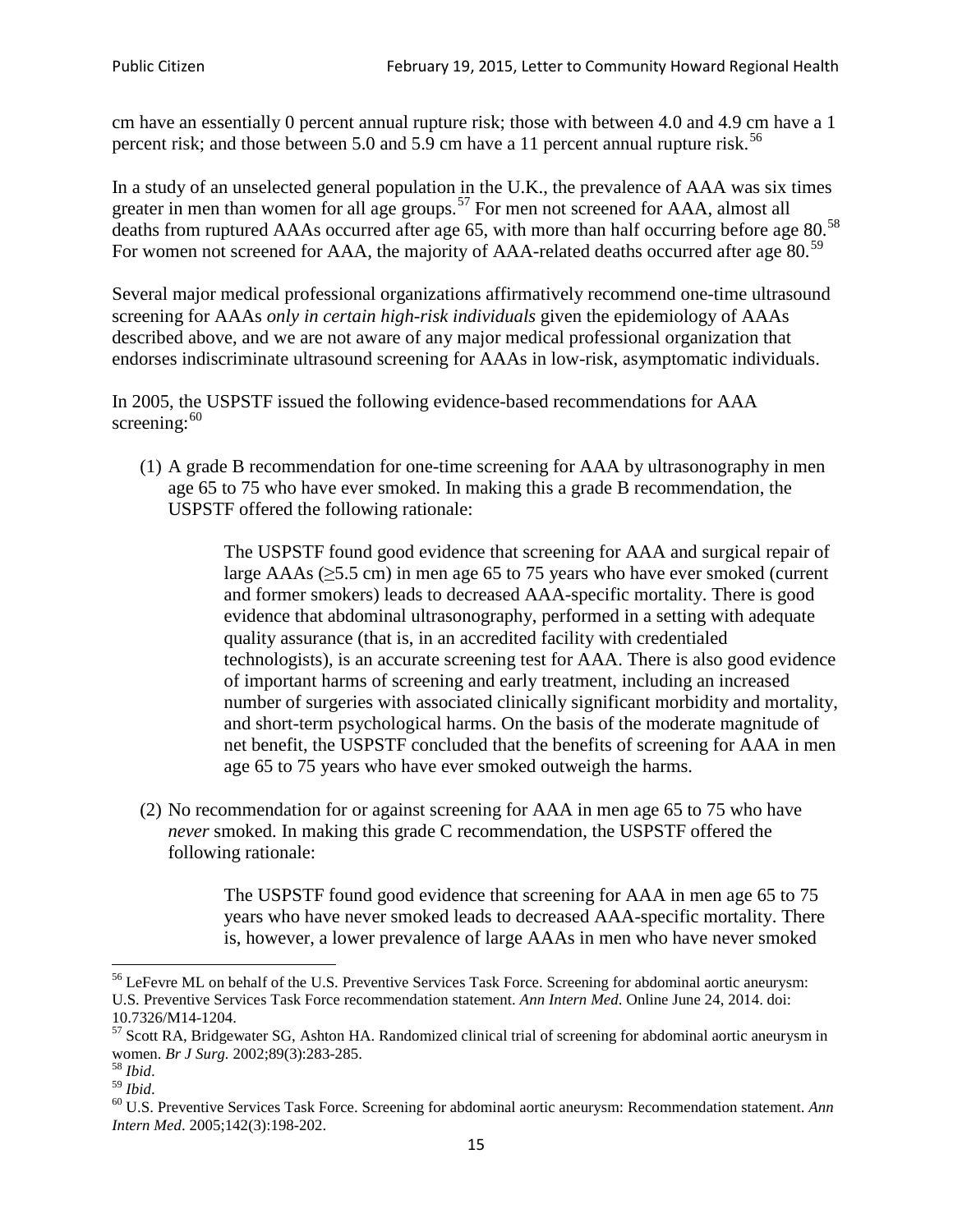compared with men who have ever smoked; thus, the potential benefit from screening men who have never smoked is small. There is good evidence that screening and early treatment lead to important harms, including an increased number of surgeries with associated clinically significant morbidity and mortality, and short-term psychological harms. The USPSTF concluded that the balance between the benefits and harms of screening for AAA is too close to make a general recommendation in this population.

(3) A grade D recommendation *against* routine screening for AAA in women. In making this a grade D recommendation, the USPSTF offered the following rationale:

> Because of the low prevalence of large AAAs in women, the number of AAArelated deaths that can be prevented by screening this population is small. There is good evidence that screening and early treatment result in important harms, including an increased number of surgeries with associated morbidity and mortality, and psychological harms. The USPSTF concluded that the harms of screening women for AAA therefore outweigh the benefits.

In June 2014, the USPSTF issued a revised recommendation statement, based on an updated review of the available evidence published between January 2004 and January 2013.<sup>[61](#page-15-0)</sup> The updated recommendations differ slightly from the 2005 recommendations and include the following: $62$ 

(1) A grade B recommendation for one-time screening for AAA with ultrasonography in men ages 65 to 75 who have ever smoked (no change from 2005). The USPSTF provided the following updated rationale for this unchanged recommendation:

> Four large, population-based, randomized, controlled trials (RCTs) show that invitation to 1-time screening for AAA is associated with reduced AAA-specific mortality in men. This benefit begins 3 years after testing and persists up to 15 years. In addition, risk reduction for AAA rupture and emergency surgery persists up to 10 to 13 years.

> In the 2 highest-quality trials, the relative reduction in AAA-specific mortality after 13 years was 42% to 66%. In the largest trial, where prevalence of AAA was approximately 5% in the screened group, screening was associated with an absolute risk reduction in death of 1.4 per 1000 men.

Abdominal aortic aneurysms are most prevalent in men who have ever smoked, occurring in approximately 6% to 7% of this population. This prevalence increases the importance of screening in these men because it maximizes the absolute benefit that could be achieved (that is, it improves the likelihood that

<span id="page-15-0"></span><sup>61</sup> Guirguis-Blake JM, Beil TL, Senger CA Whitlock EP. Ultrasonography screening for abdominal aortic aneurysms: A systematic review for the U.S. Preventive Services Task Force. *Ann Intern Med*. 2014;160(5):321- 329.

<span id="page-15-1"></span> $62$  LeFevre ML on behalf of the U.S. Preventive Services Task Force. Screening for abdominal aortic aneurysm: U.S. Preventive Services Task Force recommendation statement. *Ann Intern Med*. 2014;161(4):281-290..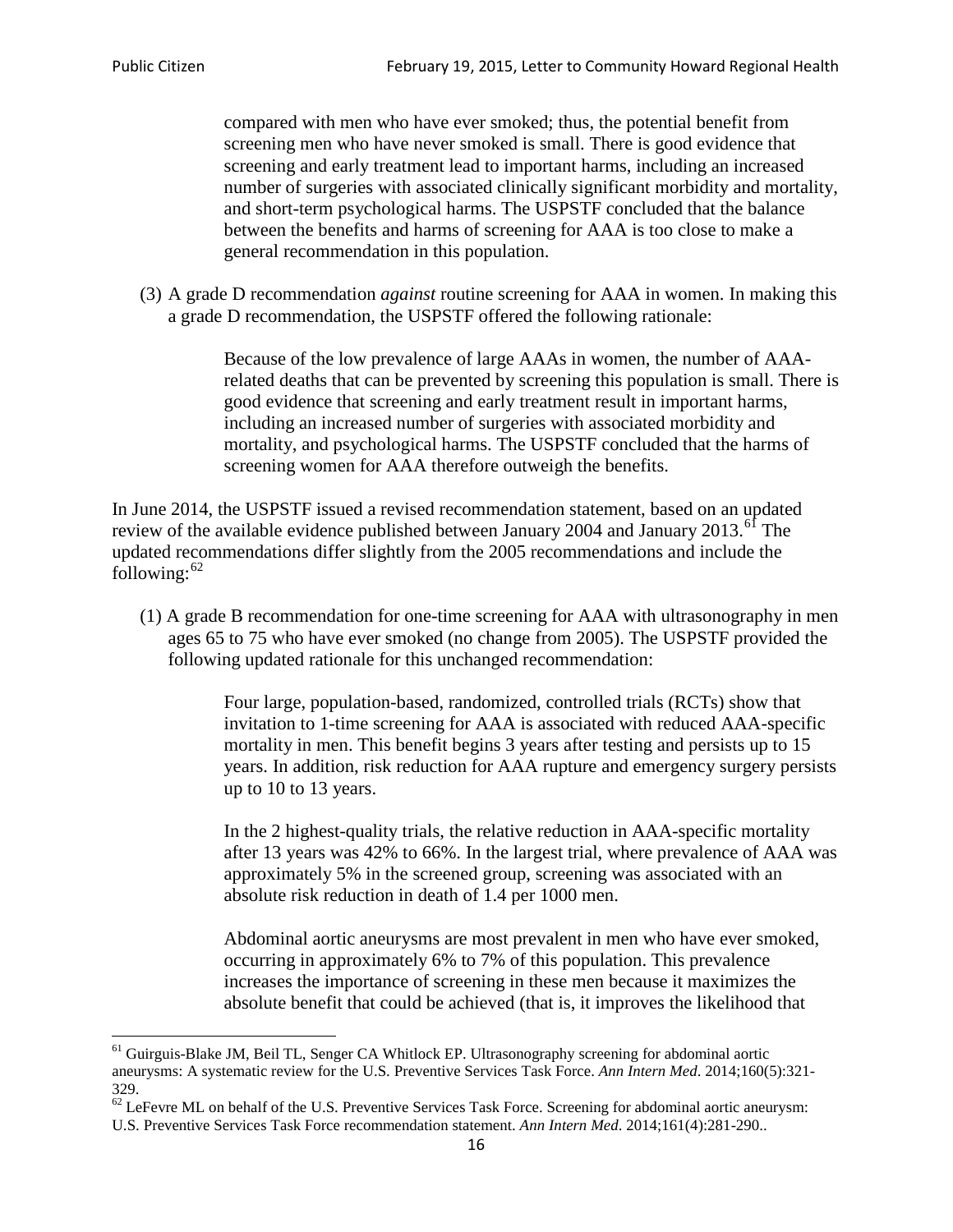men in this group will benefit from screening). Convincing evidence shows that 1-time screening with ultrasonography results in a moderate benefit in men aged 65 to 75 years who have ever smoked.

The USPSTF concluded with high certainty that screening for AAA with ultrasonography in men ages 65 to 75 who have ever smoked has a moderate net benefit.

(2) A grade C recommendation that clinicians *selectively* offer screening for AAA in men ages 65 to 75 who have never smoked rather than routinely screening all men in this group. Evidence indicates that the net benefit of screening all men ages 65 to 75 years who have never smoked is small. In determining whether this service is appropriate in individual cases, patients and clinicians should consider the balance of benefits and harms on the basis of evidence relevant to the patient's medical history, family history, other risk factors, and personal values. The USPSTF offered the following rationale for this new recommendation:

> Screening men overall reduces AAA-specific death, rupture, and emergency surgery. However, the lower prevalence of AAA in men who have never smoked (approximately 2%) substantially reduces the absolute benefit (that is, it greatly lowers the probability that men in this group will benefit from screening). Adequate evidence shows that 1-time screening for AAA with ultrasonography results in a small benefit in men aged 65 to 75 years who have never smoked.

The USPSTF also suggested the following clinical considerations with respect to this new recommendation:

Despite the demonstrated benefits of screening for AAA in men overall, the lower prevalence of AAA in male never-smokers versus male ever-smokers suggests that clinicians should consider a patient's risk factors and the potential for harm before screening for AAA rather than routinely offering screening to all male never-smokers. Important risk factors for AAA include older age and a firstdegree relative with an AAA; other risk factors include a history of other vascular aneurysms, coronary artery disease, cerebrovascular disease, atherosclerosis, hypercholesterolemia, obesity, and hypertension. Factors associated with a reduced risk for AAA include African American race, Hispanic ethnicity, and diabetes.

(3) An I statement concluding that the current evidence is insufficient to assess the balance of benefits and harms of screening for AAA in women ages 65 to 75 who have ever smoked. (An I statement means the USPSTF concludes that the current evidence is insufficient to assess the balance of benefits and harms of the service. Evidence may be lacking, of poor quality, or conflicting, and the balance of benefits and harms cannot be determined.) The USPSTF offered the following rationale for this draft statement:

> *Potential Preventable Burden.* A screening study in Sweden found that the prevalence of AAA in women aged 70 years was low (0.8%) for ever-smokers but increased to 2.0% for current smokers. A meta-analysis of individual-patient data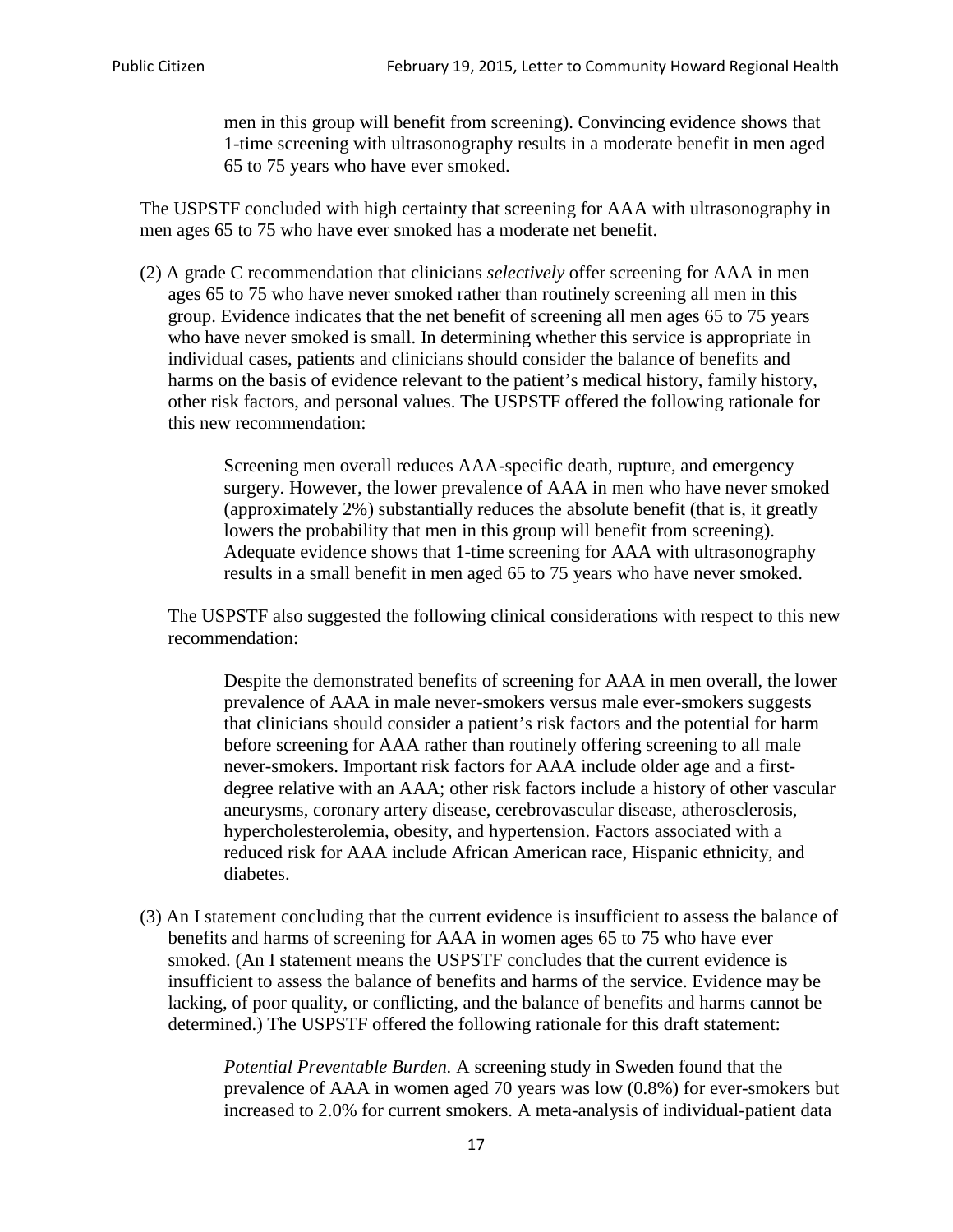found that women have a higher risk than men for AAA rupture at the same diameter (hazard ratio [HR], 3.76 [95% CI, 2.58 to 5.47]). However, AAAassociated deaths occur at an older age in women (at a time of increased competing causes of death and a declining benefit–risk ratio for operative interventions), with 70% of deaths occurring after age 80 years in women compared with fewer than 50% in men. In the only screening RCT that included women, most screen-detected AAAs in women were small (3.0 to 3.9 cm) and AAA-specific mortality was low in screened and unscreened women  $(<0.2\%)$ after 10 years.

*Potential Harms.* Four RCTs (primarily done in men) showed that screening for AAA doubled the rate of AAA-associated surgeries, largely driven by an increase in elective surgeries. Most screen-detected AAAs were below the 5.5-cm threshold for immediate repair. This finding generally results in long-term or lifelong surveillance and is probably associated with some amount of overtreatment, although the magnitude of this burden is difficult to quantify.

Most screening trials reported an associated decrease in emergency AAA repairs and a reduced 30-day mortality rate associated with emergency surgery in populations invited to screen, although mortality associated with elective surgery was not reduced. Operative mortality associated with AAAs is higher in women than in men (7% vs. 5% for open repair and 2% vs. 1% for endovascular repair, respectively).

*Costs.* In addition to the cost of ultrasonography screening (approximately \$100), the estimated potential associated cost of elective surgery to repair a screendetected AAA ranges from \$37 000 to \$43 000. Potential opportunity costs also may arise, because screening may take the place of other preventive activities that may be more beneficial to the patient.

*Current Practice.* Screening for AAA is provided as part of the "welcome-to-Medicare visit" for women who have a family history of AAA. However, the evidence is insufficient to accurately characterize current practice patterns related to screening for AAA in women.

A retrospective analysis from 2000 to 2010 used the National Inpatient Sample, a database that has a stratified 20% random sample of all nonfederal inpatient hospital admissions in the United States. This analysis found that women are more likely than men to have open surgery versus endovascular aneurysm repair (EVAR) for unruptured AAA (24% vs. 17%, respectively), potentially because of issues with access to the iliac artery (that is, smaller artery size) that may preclude endovascular management.

A retrospective review of 4026 AAA repairs in the Vascular Study Group of New England database (a voluntary registry from 30 academic and community hospitals in the 6 New England states) reported that women were more likely than men to have open surgery versus EVAR and to be older and have smaller aortic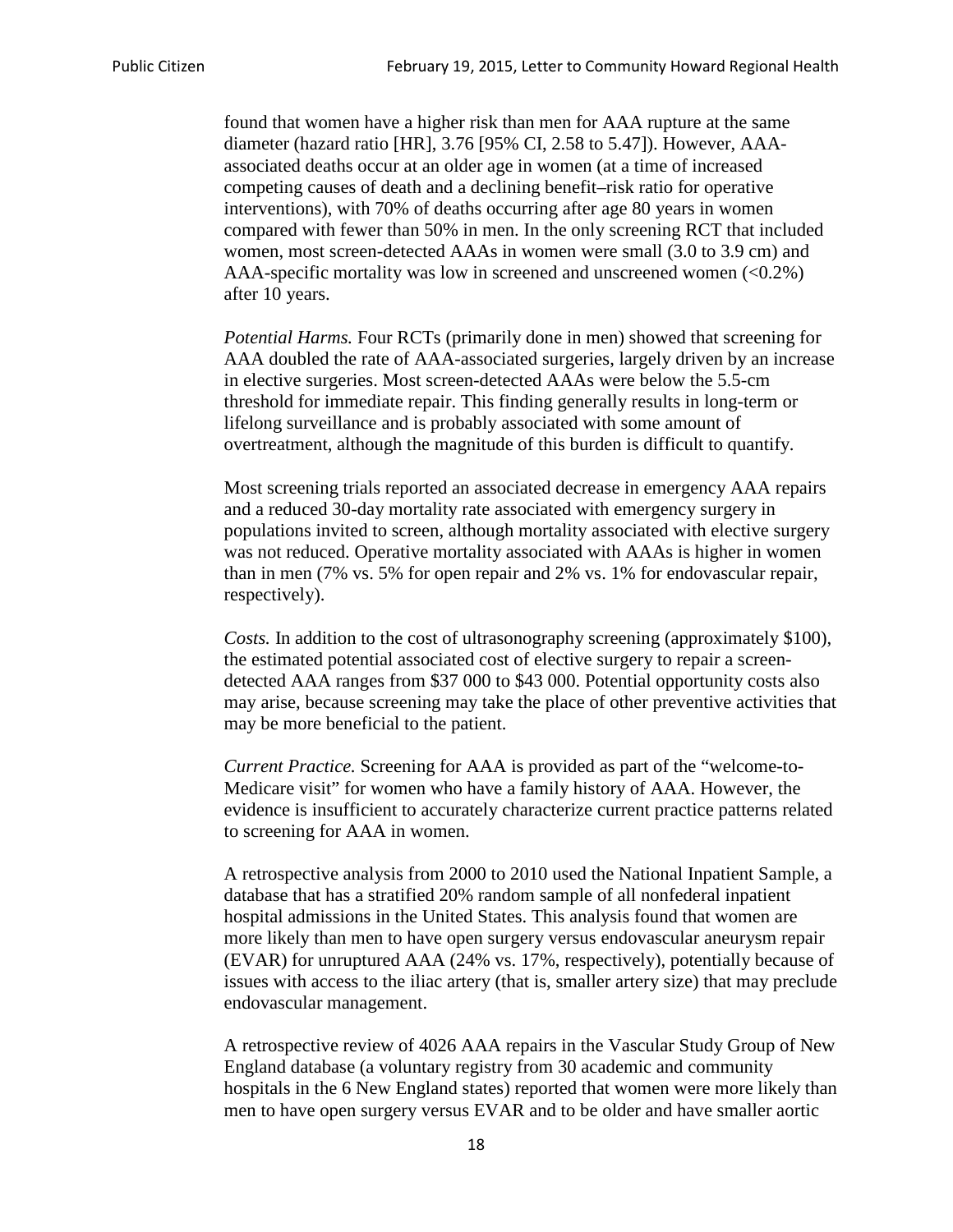diameters at the time of repair. Postoperative complications were higher in women than in men after elective EVAR or open repair, including emergency reoperations, dysrhythmias, leg ischemia or emboli, bowel ischemia, or need for discharge to another medical facility rather than home.

(4) A grade D recommendation *against* routine screening for AAA in women who have never smoked. The USPSTF offered the following rationale for this draft updated recommendation:

> The prevalence of AAA in women who have never smoked is low (0.03% to 0.60% in women aged 50 to 79 years). The evidence also shows no apparent benefit of screening for AAA in women. The USPSTF therefore concludes that adequate evidence shows that the absolute benefit of 1-time screening for AAA with ultrasonography in women who have never smoked can effectively be bounded at none or almost none.

In discussing the harms of detection and early treatment of AAAs, the USPSTF noted the following: $63$ 

In the available trials, groups invited to screening were approximately twice as likely as control groups to have any AAA surgery within 3 to 5 years, predominantly driven by an increase in elective surgeries. More than 90% of AAAs identified by screening were below the 5.5-cm threshold for immediate repair. Detecting smaller AAAs generally leads to long-term (potentially lifelong) surveillance.

A person's risk for death related to elective surgery for AAA is lower than that for death related to emergency surgery for rupture. However, the increase in the overall rates of detection and surgery in the screening groups still potentially represents a harm. A proportion of AAAs will never rupture because they do not advance or because a person dies of a competing cause.

The exact extent of overdiagnosis and overtreatment is difficult to estimate. One study from Massachusetts General Hospital reviewed 24 000 consecutive autopsies between 1952 and 1975 and found that 75% of the 473 patients who died with an undetected or unoperated AAA had a cause of death not related to the AAA (41% were >5.1 cm in diameter). Given that even elective treatment is associated with some risk for perioperative mortality, overtreatment is an important issue to consider when deciding whether to screen for this condition....

Convincing evidence shows that the harms associated with 1-time screening for AAA with ultrasonography are at least small in all populations and potentially higher in women because of their higher risk for operative mortality.

In 2011, the Society for Vascular Surgery issued a position statement on vascular screening recommending a one-time ultrasound screening for AAA for all men age 65 or older and

<span id="page-18-0"></span><sup>63</sup> *Ibid*.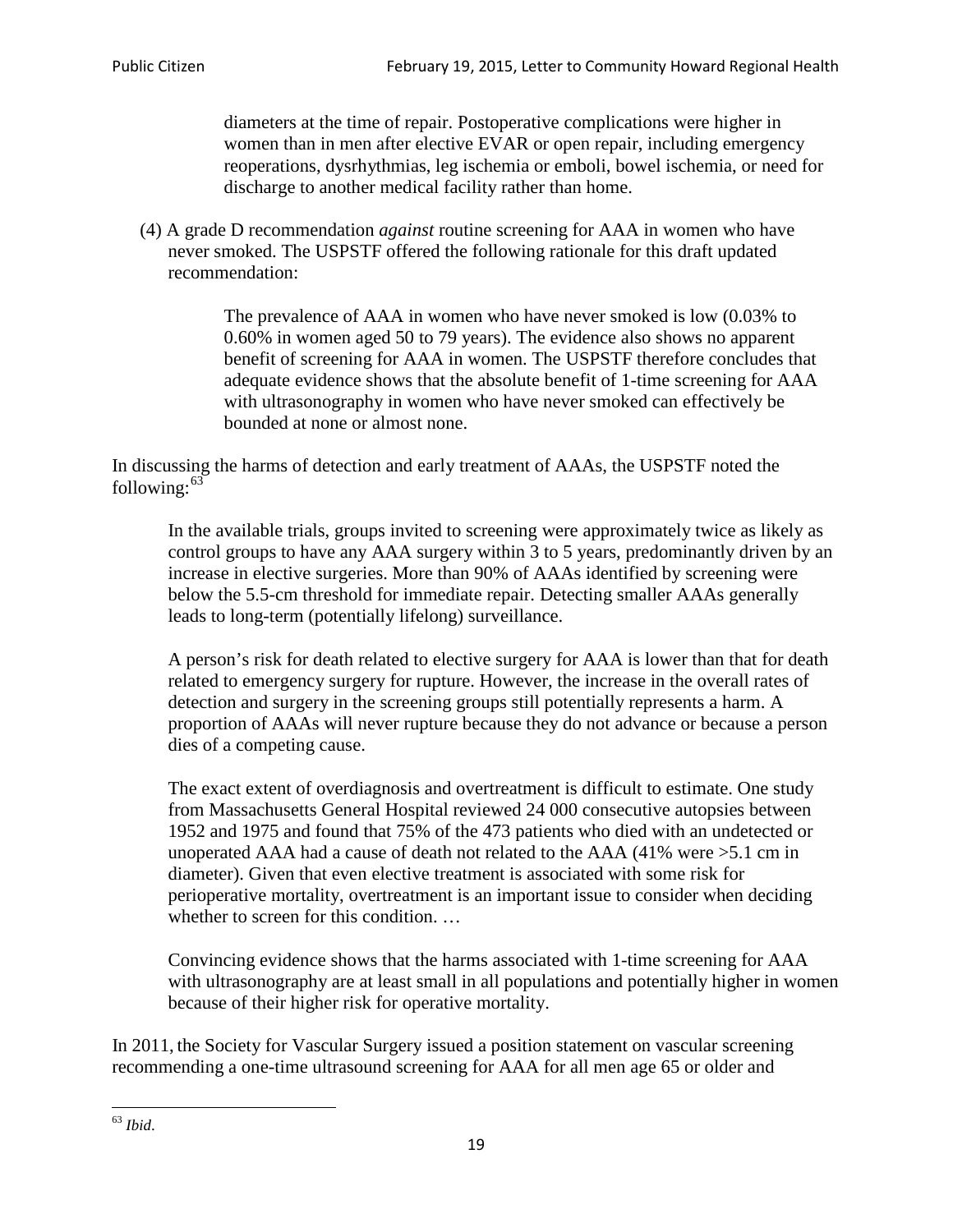screening men as early as age 55 who have a family history of AAA.<sup>[64](#page-19-0)</sup> The society also recommended one-time ultrasound screening for AAA for all women age 65 or older who have a family history of AAA or have smoked.

In 2012, the ACCF, American College of Radiology, American Institute of Ultrasound in Medicine, American Society of Echocardiography, American Society of Nephrology, Intersocietal Commission for the Accreditation of Vascular Laboratories, Society for Cardiovascular Angiography and Interventions, Society of Cardiovascular Computed Tomography, Society for Interventional Radiology, Society for Vascular Medicine, and Society for Vascular Surgery jointly issued evidence-based appropriate use criteria for noninvasive vascular testing (ultrasound and physiological testing) for a variety of possible indications.<sup>[65](#page-19-1)</sup> For each indication, these organizations classified the use of noninvasive vascular testing into one of the following three categories:

- **Appropriate:** The test is one in which the expected incremental information, combined with clinical judgment, exceeds the expected negative consequences — including the risks of the procedure itself and the downstream impact of poor test performance such as delay in diagnosis (false-negatives) or inappropriate diagnosis (false-positives) — by a sufficiently wide margin for the specific indication that the procedure is generally considered acceptable care and a reasonable approach for the indication.
- **Uncertain:** The test *may* be generally acceptable and *may* be a reasonable approach for the specific indication; uncertainty also implies that more research and/or patient information is needed to classify the indication definitively.
- **Inappropriate:** The test *is not* generally acceptable and *is not* a reasonable approach for the specific indication.

These organizations classify screening for AAA as *inappropriate* for anyone under age 65 with no history of smoking, except as noted below. They also classify such screening as *uncertain* for anyone 65 or older with no history of smoking.

These organizations did classify screening for AAA as *appropriate* for the following subgroups:

- Adults older than age 60 with a first-degree relative with an AAA.
- Adults age 65 or older who are current or former smokers.

In summary, the USPSTF and many other major medical professional organizations recommended against routine screening for AAA, or designate such screening as inappropriate for those individuals who are not at high risk for developing AAA. Screening for AAA in the

<span id="page-19-0"></span><sup>64</sup> Society for Vascular Surgery. SVS Position Statement on Vascular Screenings. January 2011. [http://www.vascularweb.org/about/positionstatements/Pages/svs-position-statement-on-vascular-screening.aspx.](http://www.vascularweb.org/about/positionstatements/Pages/svs-position-statement-on-vascular-screening.aspx) 

<span id="page-19-1"></span>Accessed August 21, 2014.<br><sup>65</sup> Mohler ER, Gornik HL, Gerhard-Herman M, et al. ACCF/ACR/AIUM/ASE/ASN/ICAVL/SCAI/SCCT/SIR/ SVM/SVS 2012 appropriate use criteria for peripheral vascular ultrasound and physiological testing part I: Arterial ultrasound and physiological testing*. J Am Coll Cardiol*. 2012;60(3):242-276.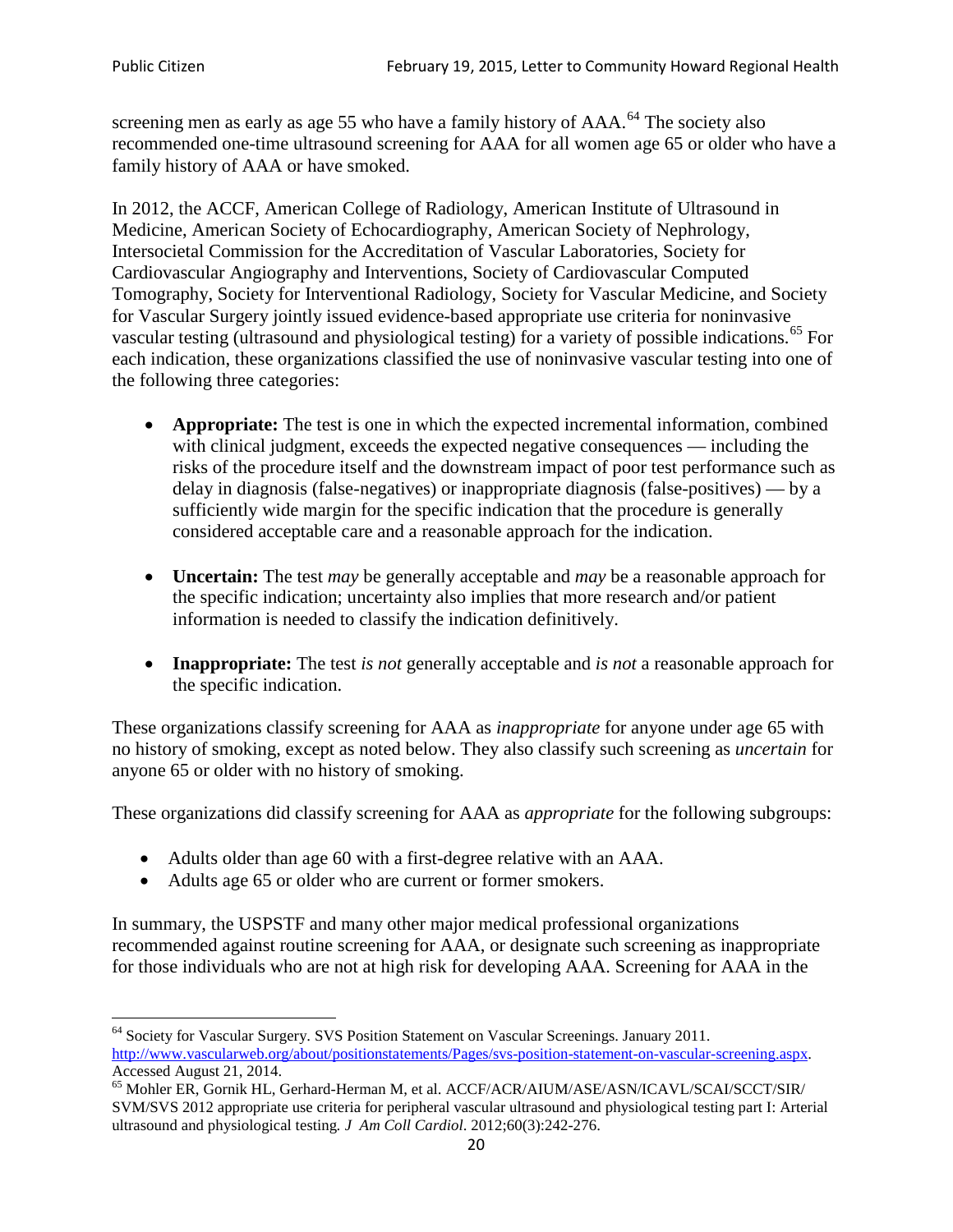general, asymptomatic population has *not* been shown to significantly improve clinical outcome and is likely to do more harm than good.

## **D. Peripheral Arterial Disease Test:**

The Life Line Screening online promotional materials state:<sup>[66](#page-20-0)</sup>

Peripheral Arterial Disease (PAD), more commonly known as hardening of the arteries, affects about eight million Americans. It is a condition in which the large and mediumsized arteries supplying blood to the legs become narrow or clogged, constricting the flow of blood. PAD is caused by atherosclerosis, a gradual process in which cholesterol and scar tissue build up, forming a substance called plaque that clogs the artery. PAD not only causes pain and disability, it also is associated with a much higher risk of heart disease. …

Peripheral Arterial Disease Screening

o A quick, easy and non-invasive procedure, PAD screening is done by using the ankle-brachial index (ABI). After removing your socks and shoes, you will have pressure cuffs placed around your upper arms and ankles. A small ultrasound device will then measure the systolic blood pressure in your limbs. …

Who should have a peripheral arterial disease screening?

• Anyone with risk factors

How often should I get a peripheral arterial disease screening?

• Annually

In 2012, the ACCF, American College of Radiology, American Institute of Ultrasound in Medicine, American Society of Echocardiography, American Society of Nephrology, Intersocietal Commission for the Accreditation of Vascular Laboratories, Society for Cardiovascular Angiography and Interventions, Society of Cardiovascular Computed Tomography, Society for Interventional Radiology, Society for Vascular Medicine, and Society for Vascular Surgery jointly issued evidence-based appropriate use criteria for noninvasive vascular testing (ultrasound and physiological testing) for a variety of possible indications. These appropriate use criteria identify the following as the only appropriate indications for lower extremity artery testing with ABI: patients with diminished pulses, femoral bruit, age greater than 50 with diabetes or smoking, or age greater than 70, which is consistent with ACC/AHA PAD guidelines. The evaluation with ABI for those younger than 50 and those with diabetes was classified as uncertain.<sup>[67](#page-20-1)</sup>

<span id="page-20-0"></span><sup>&</sup>lt;sup>66</sup> Life Line Screening. Peripheral arterial disease screening. [http://www.lifelinescreening.com/What-We-Do/What-](http://www.lifelinescreening.com/What-We-Do/What-We-Screen-For/Peripheral-Arterial-Disease)

<span id="page-20-1"></span>[We-Screen-For/Peripheral-Arterial-Disease.](http://www.lifelinescreening.com/What-We-Do/What-We-Screen-For/Peripheral-Arterial-Disease) Accessed January 9, 2015.<br><sup>67</sup> Mohler ER, Gornik HL, Gerhard-Herman M, et al. ACCF/ACR/AIUM/ASE/ASN/ICAVL/SCAI/SCCT/SIR/ SVM/SVS 2012 appropriate use criteria for peripheral vascular ultrasound and physiological testing part I: Arterial ultrasound and physiological testing. *J Am Coll Cardiol*. 2012;60(3):242-276.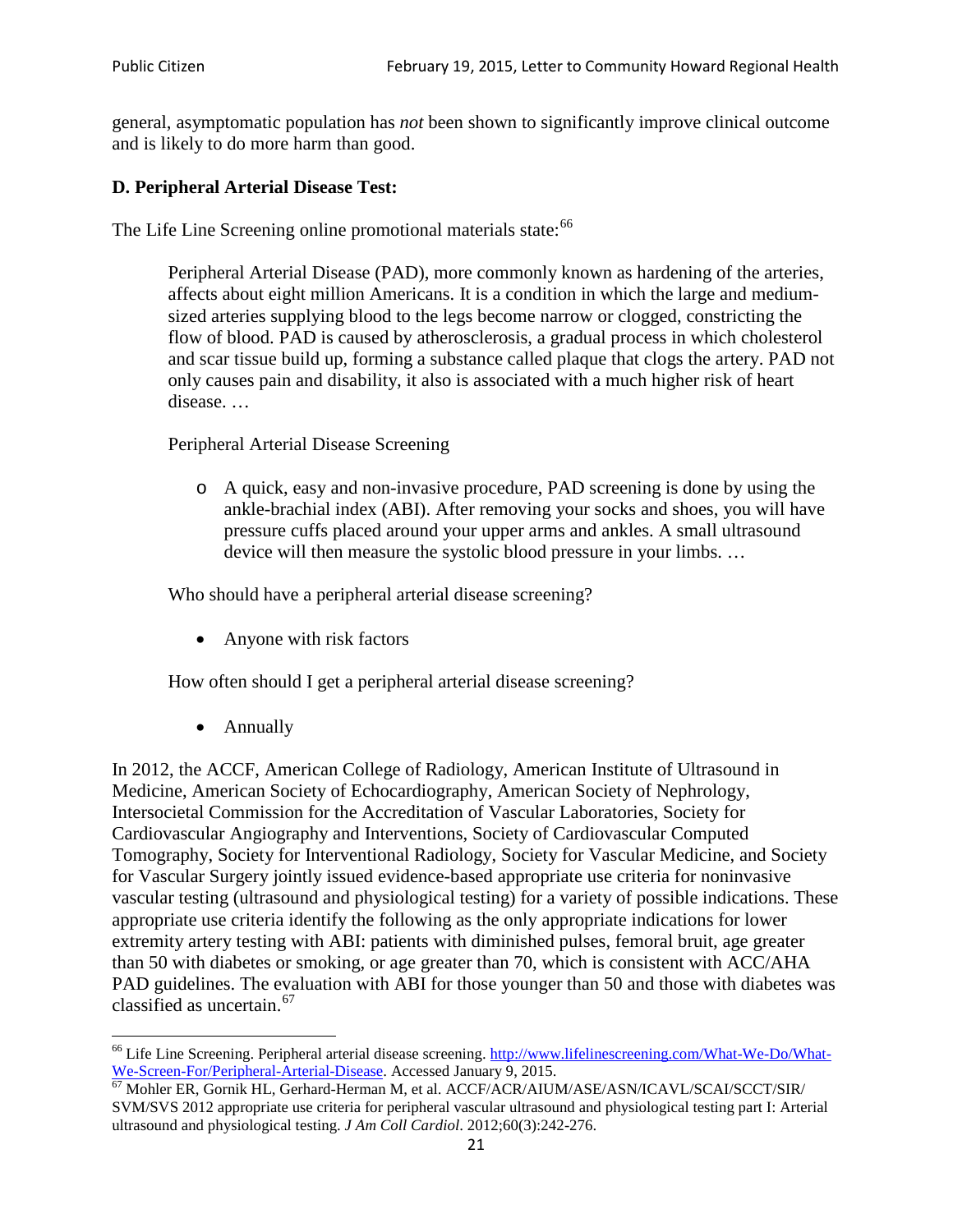In 2013, the USPSTF, based on a systematic review of the scientific literature,<sup>[68](#page-21-0)</sup> issued a grade I statement on ABI testing, concluding that the current evidence is *insufficient* to assess the balance of benefits and harms of screening for peripheral artery disease and cardiovascular disease risk assessment with ABI in adults.<sup>[69](#page-21-1)</sup> In making this statement, the USPSTF noted the following regarding its assessment of the possible benefits and harms of ABI screening:

#### **Benefits of Detection and Early Treatment**

The USPSTF found no evidence that screening for and treatment of PAD in asymptomatic patients leads to clinically important benefits. It also reviewed the potential benefits of adding the ABI to the Framingham Risk Score (FRS) and found evidence that this results in some patient risk reclassification; however, how often the reclassification is appropriate or whether it results in improved clinical outcomes is not known.

Determining the overall benefit of ABI testing requires not only evidence on appropriate risk reclassification but also evidence that this reclassification leads to treatments shown to improve clinical outcomes. One randomized trial found that aspirin did not reduce [cardiovascular disease] events in patients with a low ABI. No studies assessed the effect of lipid-lowering therapy or other cardiovascular risk reduction interventions in patients with asymptomatic PAD and no known diagnosis of [cardiovascular disease] or diabetes. The USPSTF found inadequate evidence that early treatment of screen-detected PAD leads to improvement in clinical outcomes.

#### **Harms of Detection and Early Treatment**

The USPSTF found no studies addressing the magnitude of harms of screening for PAD with the ABI; however, the direct harms to the patient of screening itself, beyond the time needed for the test, are probably minimal. Other harms resulting from testing may include false-positive results, exposure to gadolinium or contrast dye if magnetic resonance angiography (MRA) or computed tomography angiography (CTA) is used to confirm diagnosis, anxiety, labeling, and opportunity costs.

The USPSTF found inadequate evidence on the harms of early treatment of screendetected PAD. One study showed that low-dose aspirin treatment in asymptomatic patients with a low ABI may increase bleeding. Additional harms associated with treatment include use of unnecessary medications (or higher doses) and their resulting adverse effects and discontinuation of medications known to be effective in patients with established coronary artery disease (CAD) if the patient is reclassified to a lower risk category on the basis of a normal ABI.

We are not aware of any major medical professional organization that endorses such screening for peripheral vascular disease with ABI in the general asymptomatic population.

Moreover, treatment benefits for asymptomatic individuals with screen-detected PAD are not well established, and there appear to be no studies that directly assess the impact of screening

<span id="page-21-0"></span><sup>&</sup>lt;sup>68</sup> Lin JS, Olson CM, Johnson ES, Whitlock EP. The ankle-brachial index for peripheral artery disease screening and cardiovascular disease prediction among asymptomatic adults: A systematic evidence review for the U.S. Preventive Services Task Force. *Ann Intern Med.* 2013;159(5):333-341.<br><sup>69</sup> Moyer VA, U.S. Preventive Services Task Force. Screening for peripheral artery disease and cardiovascular

<span id="page-21-1"></span>disease risk assessment with the ankle–brachial index in adults: U.S. Preventive Service Task Force recommendation statement. *Ann Intern Med.* 2013;159(5):342-348.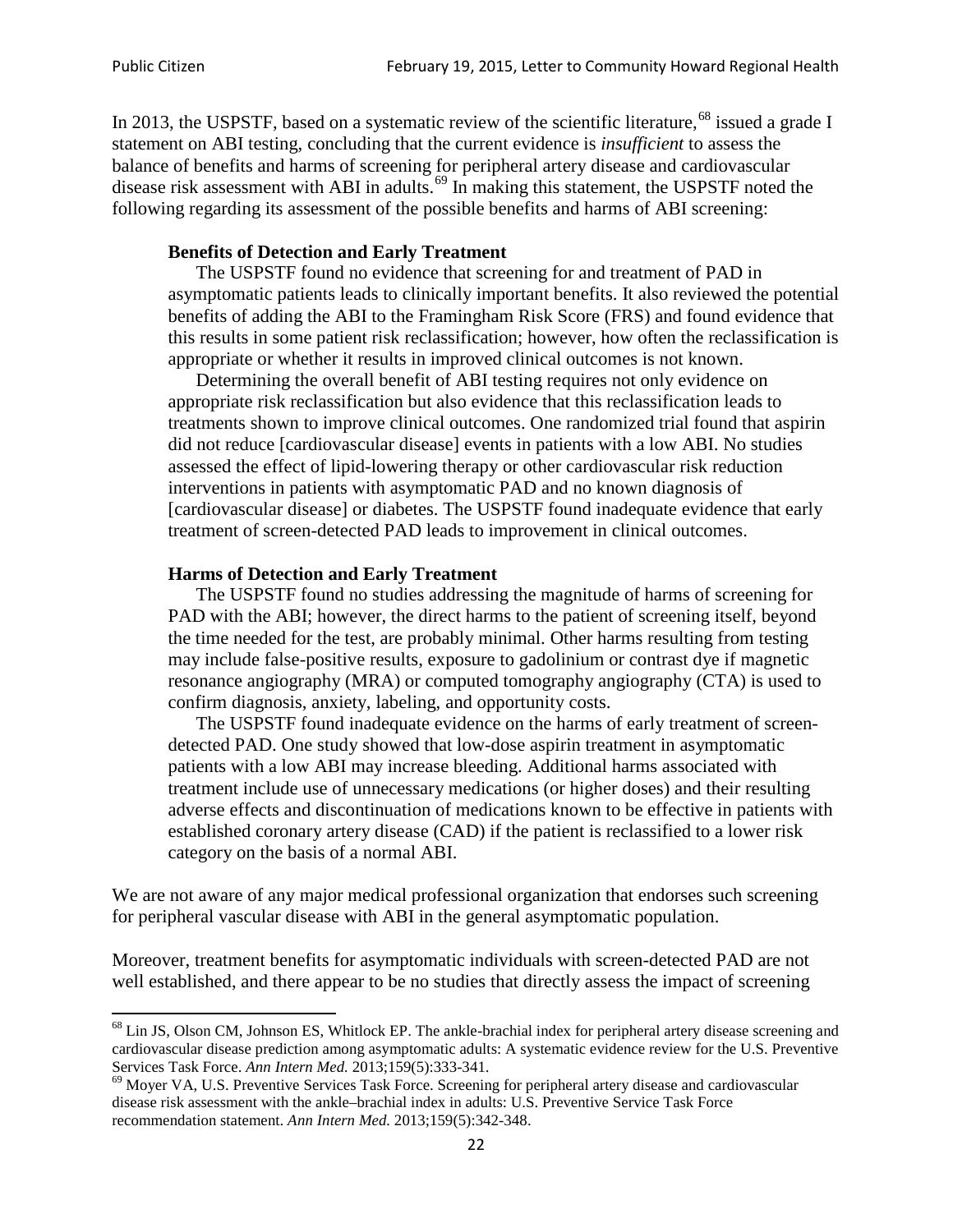unselected adults (or generally asymptomatic adults) with ABI on cardiovascular disease or PAD health outcomes.<sup>[70](#page-22-0)</sup>

## **E. Osteoporosis Screening/Bone Density Test**

The Life Line Screening online promotional materials state: $71$ 

Osteoporosis is a disease in which bone becomes extremely fragile. Bone is a complex living tissue that can be weakened by poor diet and lack of exercise.

As we age, bones begin to break down faster than new bone can be formed. Osteoporosis removes minerals from bones until they become so weak and brittle that they fracture very easily. Actions such as bending to pick up a newspaper, lifting a vacuum, or even coughing can cause a fracture. Some fractures, such as hip fractures, may require hospitalization or major surgery, and may result in disability or even death.

Screening for Osteoporosis

• An easy and painless procedure, an osteoporosis screening requires you to place your foot in an ultrasound device called a bone densitometer. This device then measures the bone mineral density [BMD] of your heel. The heel is measured because its bone is similar to that found in the hip, where fractures most often occur. …

Who should have an Osteoporosis screening?

• Anyone who has the risk factors associated with the disease ...

How often should I get an Osteoporosis screening?

• Annually

Several major medical professional organizations affirmatively recommend screening for osteoporosis in *certain high-risk individuals*, but we are not aware of any major medical professional organization that endorses such screening *annually* for any group of individuals.

In 2008, the American College of Physicians issued the following evidence-based recommendation for osteoporosis screening in men: $^{72}$  $^{72}$  $^{72}$ 

(1) Clinicians should periodically perform individualized assessment of risk factors for osteoporosis in older men (Grade: strong recommendation; moderate-quality evidence).

<span id="page-22-0"></span><sup>70</sup> [Lin JS,](http://www.ncbi.nlm.nih.gov/pubmed?term=Lin%20JS%5BAuthor%5D&cauthor=true&cauthor_uid=24156115) [Olson CM,](http://www.ncbi.nlm.nih.gov/pubmed?term=Olson%20CM%5BAuthor%5D&cauthor=true&cauthor_uid=24156115) [Johnson ES,](http://www.ncbi.nlm.nih.gov/pubmed?term=Johnson%20ES%5BAuthor%5D&cauthor=true&cauthor_uid=24156115) et al. *The Ankle Brachial Index for Peripheral Artery Disease Screening and Cardiovascular Disease Prediction in Asymptomatic Adults: A Systematic Evidence Review for the U.S. Preventive Services Task Force*. Rockville, MD: Agency for Healthcare Research and Quality; 2013.<br>http://www.ncbi.nlm.nih.gov/books/NBK164524. Accessed December 29, 2014.

<span id="page-22-1"></span> $\frac{1}{71}$  Life Line Screening. Osteoporosis screening/bone density test. [http://www.lifelinescreening.com/What-We-](http://www.lifelinescreening.com/What-We-Do/What-We-Screen-For/Osteoporosis) $\frac{Do/What-We-Screen-For/Osteoporosis}{72}$  Qaseem A, Snow V, Shekelle P, et al. Screening for osteoporosis in men: A clinical practice guideline from the

<span id="page-22-2"></span>American College of Physicians. *Ann Intern Med*. 2008;148(9):680-4.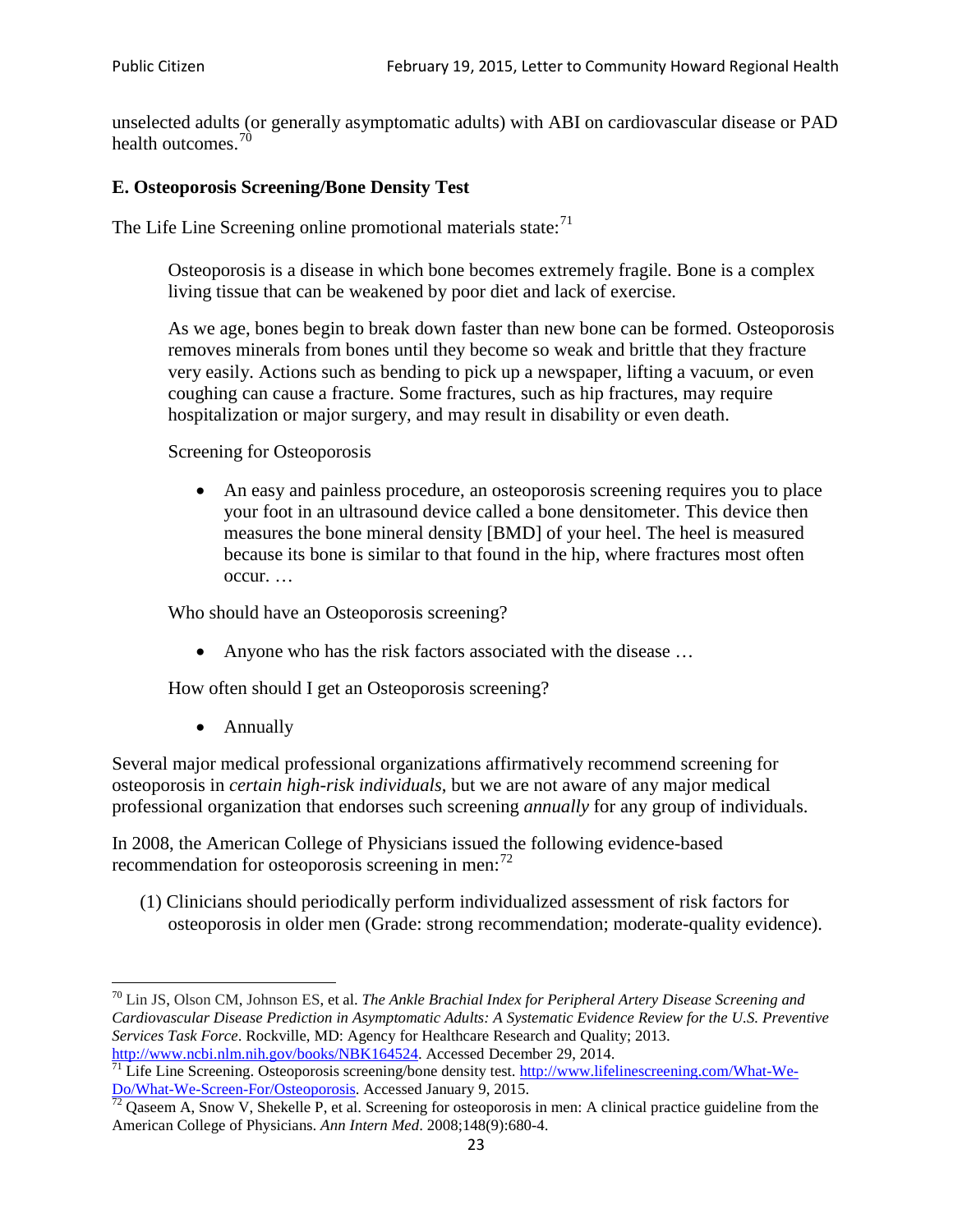A careful assessment of risk for osteoporosis in men is important. The appropriate age to start risk assessment is uncertain. However, by age 65 years, at least 6% of men have DXA [dual-energy X-ray absorptiometry]-determined osteoporosis, therefore, assessment of risk factors before this age is reasonable. Factors that increase the risk for osteoporosis in men include age (>70 years), low body weight (body mass index <20 to 25 kg/m2), weight loss (>10% [compared with the usual young or adult weight or weight loss in recent years]), physical inactivity (participates in no physical activities on a regular basis [walking, climbing stairs, carrying weights, housework, or gardening]), corticosteroid use, androgen deprivation therapy, and previous fragility fracture. Risk assessments should be updated periodically for men who choose not to be screened.

(2) Clinicians should obtain DXA for men who are at increased risk for osteoporosis and are candidates for drug therapy (Grade: strong recommendation; moderate-quality evidence).

Bone density measurement with DXA is the accepted reference standard for diagnosing osteoporosis in men. Men who are at increased risk for osteoporosis are candidates for DXA. Little evidence about alternatives to DXA exists. The 2 most studied methods are quantitative ultrasonography (usually of the calcaneus) and the OST [Osteoporosis Self-Assessment Tool]. Available evidence indicates that neither alternative is sufficiently sensitive or specific at predicting DXA-determined bone mass to be recommended as a substitute for DXA. Although 1 study has demonstrated a strong relationship between calcaneal ultrasonography and subsequent fracture, until treatment trials establish the effectiveness of therapy for osteoporosis diagnosed by ultrasonography rather than DXA, the role of ultrasonography in initiating therapy remains uncertain. No studies have evaluated the optimal intervals for repeated screening by using BMD measurement with DXA.

The evidence review showed that calcaneal ultrasonography predicts DXA-determined osteoporosis only modestly well. However, more important, it was a strong predictor of fracture in men. This may be because ultrasonography identifies other bone properties, such as bone quality, which may not be identified on DXA. Because treatment trials have not measured the effectiveness of therapy for osteoporosis diagnosed by ultrasonography rather than DXA, the role of ultrasonography in diagnosis remains uncertain.

In 2011, the USPSTF issued the following updated evidence-based recommendations for osteoporosis screening:<sup>[73](#page-23-0)</sup>

(1) A grade B recommendation for screening for osteoporosis in women aged 65 years or older and in younger women whose fracture risk is equal to or greater than that of a 65 year-old white woman who has no additional risk factors. In making this a grade B recommendation, the USPSTF offered the following rationale:

> No controlled studies have evaluated the effect of screening for osteoporosis on fracture rates or fracture-related morbidity or mortality.

<span id="page-23-0"></span><sup>&</sup>lt;sup>73</sup> U.S. Preventive Services Task Force. Screening for osteoporosis: U.S. Preventive Services Task Force recommendation statement. *Ann Intern Med*. 2011;154(5):356-364.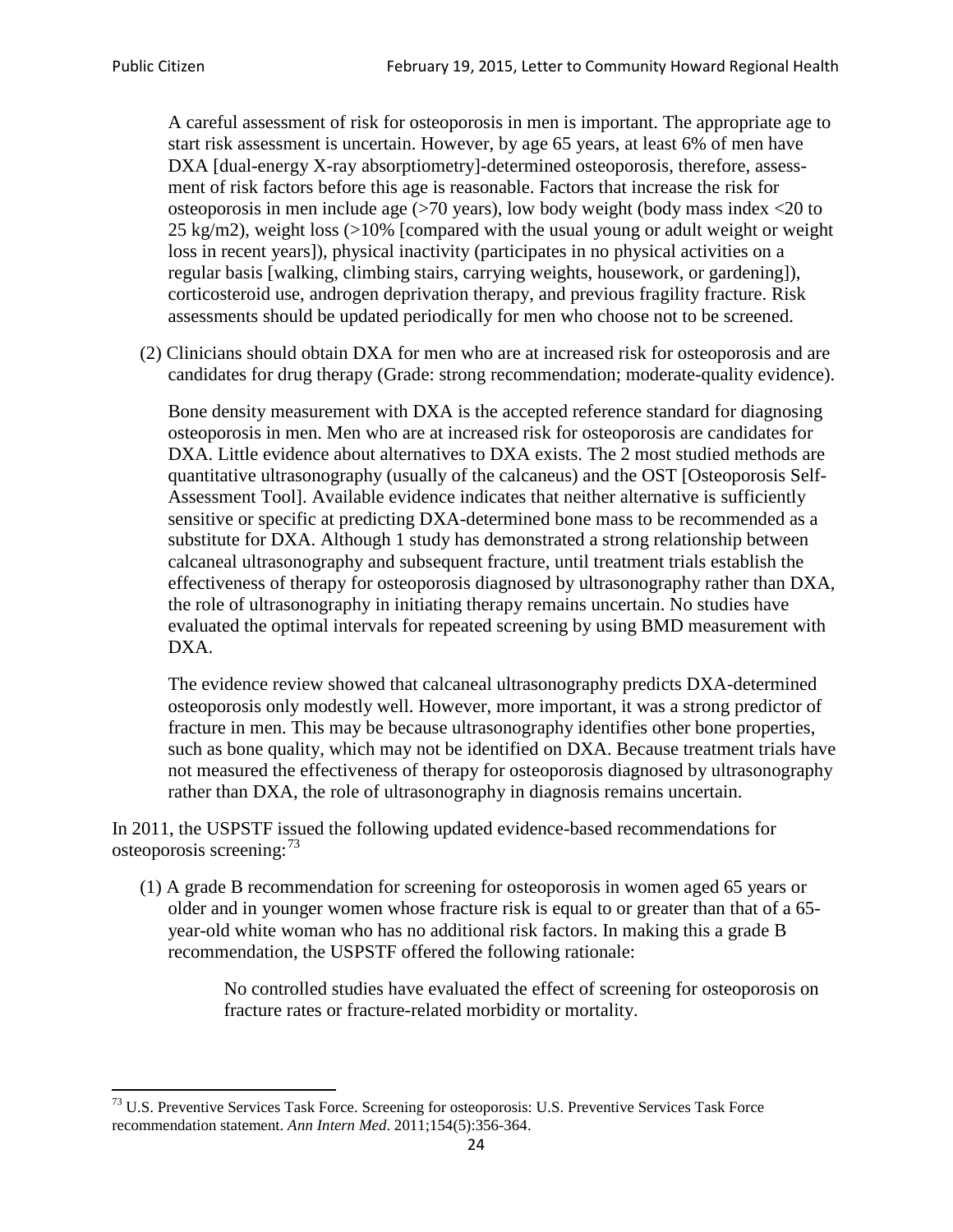In postmenopausal women who have no previous osteoporotic fractures, the USPSTF found convincing evidence that drug therapies reduce the risk for fractures. In women aged 65 years or older and in younger women whose fracture risk is equal to or greater than that of a 65-year-old white woman who has no additional risk factors, the USPSTF judged that the benefit of treating screeningdetected osteoporosis is at least moderate.

(2) An I statement concluding that the current evidence is insufficient to assess the balance of benefits and harms of screening for osteoporosis in men.

> Because of the lack of relevant studies, the USPSTF found inadequate evidence that drug therapies reduce the risk for fractures in men who have no previous osteoporotic fractures. The USPSTF identified the absence of randomized trials of primary fracture prevention in men who have osteoporosis as a critical gap in the evidence.

The USPSTF concludes that for men, evidence of the benefits of screening for osteoporosis is lacking and the balance of benefits and harms cannot be determined.

In discussing how often women should be screened for osteoporosis, the USPSTF noted the following: $74$ 

The potential value of rescreening women whose initial screening test did not detect osteoporosis is to improve fracture risk prediction. Evidence is lacking about optimal intervals for repeated screening and whether repeated screening is necessary in a woman with normal BMD. Because of limitations in the precision of testing, a minimum of 2 years may be needed to reliably measure a change in BMD; however, longer intervals may be necessary to improve fracture risk prediction. A prospective study of 4124 women aged 65 years or older found that neither repeated BMD measurement nor the change in BMD after 8 years was more predictive of subsequent fracture risk than the original measurement.

In 2012, the American College of Obstetricians and Gynecologists (ACOG) issued the following updated evidence-based recommendations on screening women for osteoporosis:<sup>[75](#page-24-1)</sup>

Bone density screening for women should begin at age 65 years. DXA absorptiometry screening can be used selectively for women younger than 65 years if they are postmenopausal and have other significant risk factors for osteoporosis or fracture.

Regarding how often women should be screened for osteoporosis, the ACOG recommended the following: $^{76}$  $^{76}$  $^{76}$ 

(1) In the absence of new risk factors, DXA screening should not be performed more frequently than every 2 years.

<span id="page-24-2"></span><span id="page-24-1"></span><span id="page-24-0"></span><sup>74</sup> *Ibid.* <sup>75</sup> American College of Obstetricians and Gynecologists. Osteoporosis. September 17, 2012. [http://www.guideline.gov/content.aspx?id=38413#Section420.](http://www.guideline.gov/content.aspx?id=38413#Section420) Accessed January 7, 2015.<br><sup>76</sup> *Ibid.*